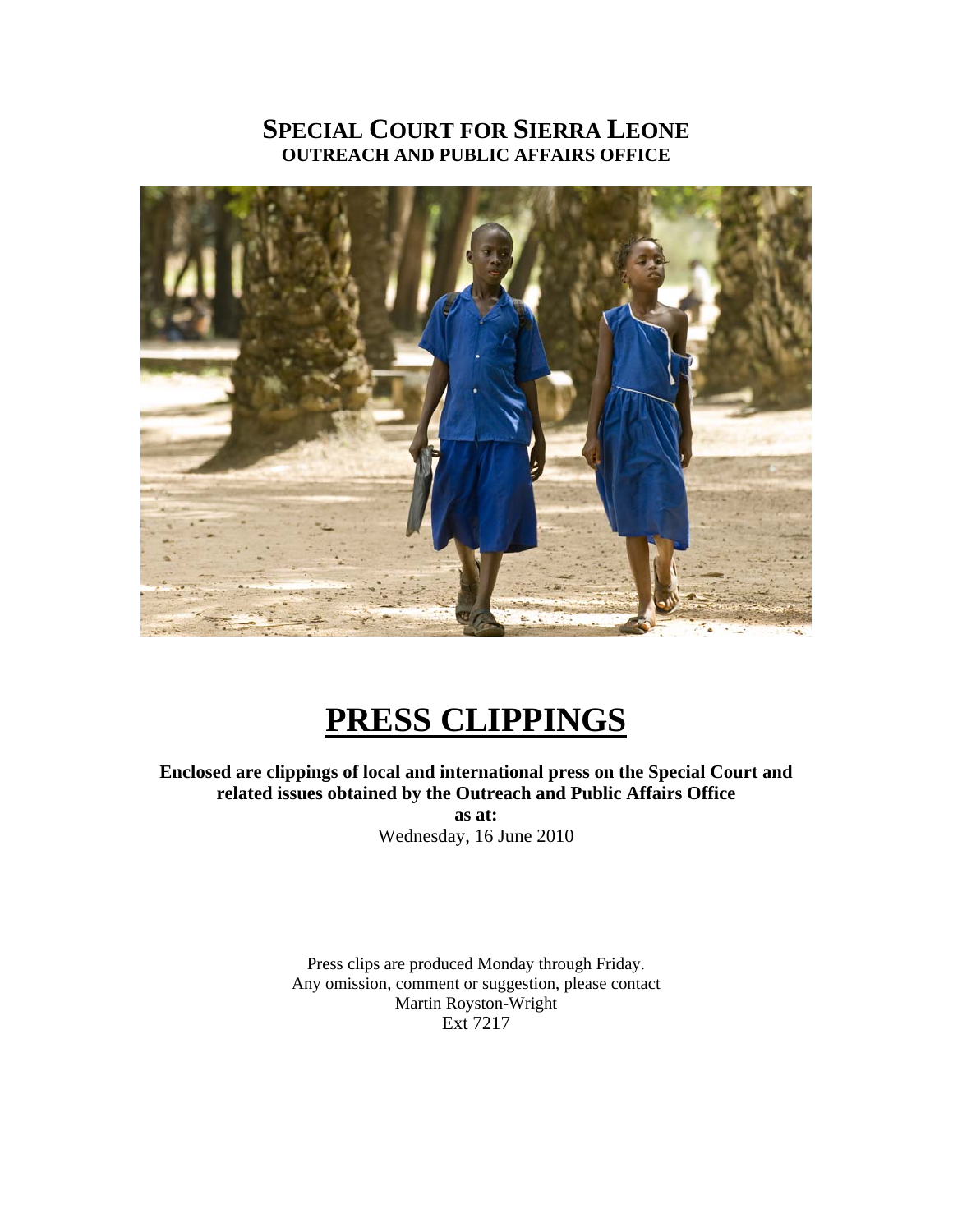| <b>Local News</b>                                                                   |             |
|-------------------------------------------------------------------------------------|-------------|
| Late VP's Wife Testifies at Special Court / Concord Times                           | Page 3      |
| Barn Wraps up Africa Trip With Stop in Sierra Leone / The Torchlight                | Page 4      |
| <b>International News</b>                                                           |             |
| Ban lauds Sierra Leone's Advances in Firming up Stability / UN News                 | Pages 5-6   |
| UNMIL Public Information Office Media Summary / UNMIL                               | Pages 7-12  |
| Registrars of International Tribunals Meet at ICC Field Office in Kampala / ICC     | Page 13     |
| U.S. Engagement with The International Criminal Court/ US Department of State       | Pages 14-22 |
| Two Sudan Rebel Leaders Surrender for War Crimes Trial / Agence France Presse       | Page 23     |
| Prosecution Seeks Life Sentence on Appeal Against Callixte Kalimanzira / Hirondelle | Page 24     |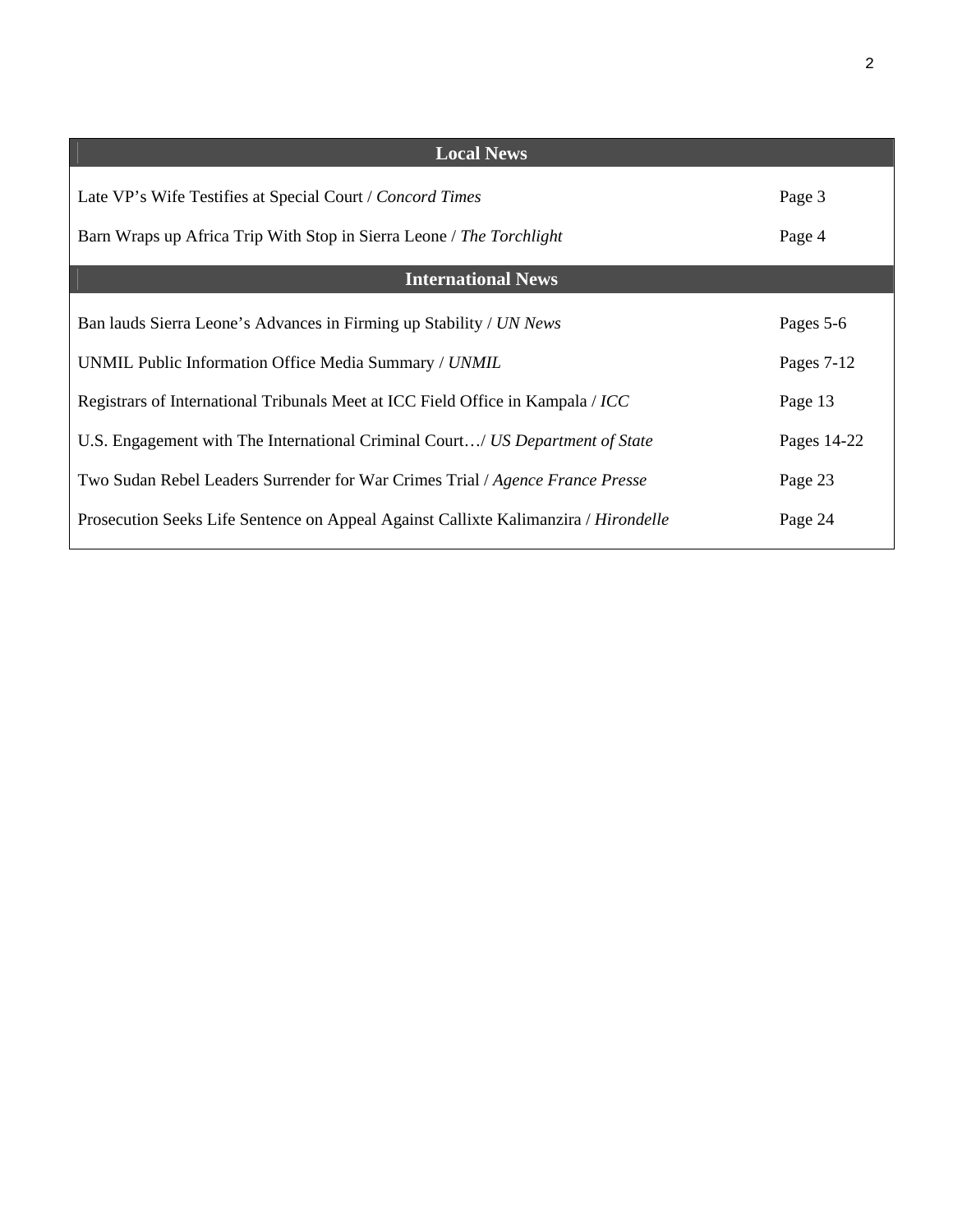# Late VP's wife testifies at Special Court

Wife of the late Liberian vice president. Enoch Dogolea has begun testifying in The Hague to circumstances surrounding the death of her husband. A prosecution witness had said vice president Dogolea was severely flogged shortly before his death on the orders of Charles Taylor. Madam Dogolea said the prosecution evidence came as a surprise to her. O have been

Madam Regina Dogolea said her husband's health began declining in 1999 starting with stomach pain. severe constipation and cold. She told the court that the former vice president's health got worse in 2000 when his eyes became yellowish.

On direct examina-

tion, Madam Dogolea testified that her husband refused to attend hospital so three of his brothers took him to a bush near Gbarnga, Bong County for treatment.

The former Liberian second lady is giving her testimonies in Liberian English so she's being interpreted.

Madam Dogolea, the defence 17th witness. said when the herbalists could not revive Mr. Dogolea's health. Charles Taylor sent an airplane that took him to a clinic in Abidian, the Ivory Coast.  $-100$  as  $550$ 

She said her husband died in the Abidjan clinic after receiving treatments for two weeks.

But prosecution witness, Zigzah Marzah testified in 2008 that Mr.

Dogolea was placed in a mattress and flogged severely with a young banana tree on the orders of former president. Charles Taylor.

Marzah said Taylor accused the former vice president of conniving with the Americans who were allegedly opposed to his presidency. But the late VP's wife, Regina Dogolea said she's shocked by the prosecution's evidence.

Mrs. Dogolea told the court that before her husband lost consciousness. he gave her a Holy Bible and told her to read it. whenever she was bothered with a problem. She broke down in tears and stopped the court proceedings when she explained that her husband's kidneys were damaged.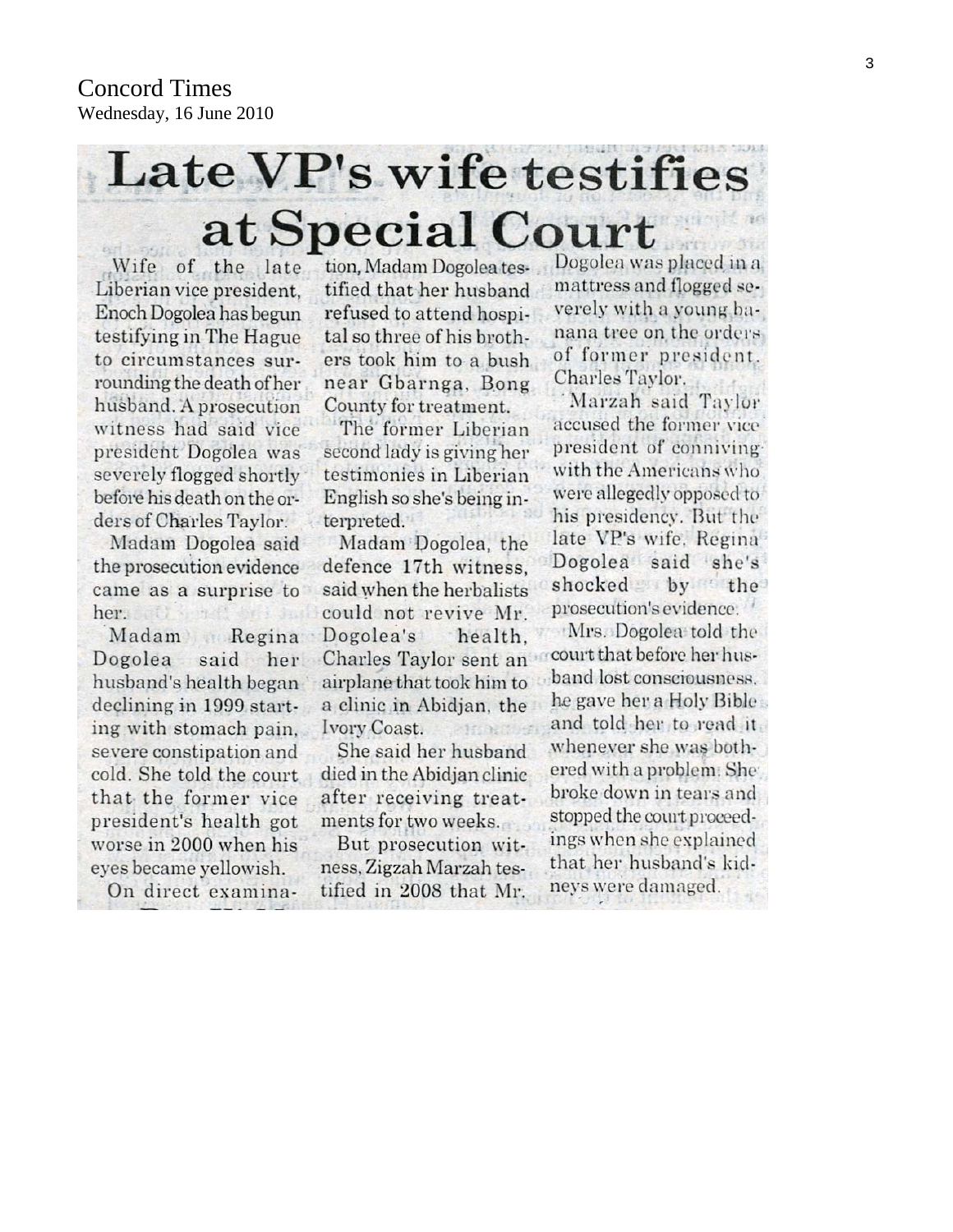# Ban wraps up Africa trip with stop in Sierra Leone

Sierra'Leonean amputees take part in football exhibition game

14 June 2010 - Secretary-General Ban Ki-moon met with the leader of Sierra Leone and survivors of the country's brutal civil war today, capping off his fivecountry tous of Africa.

In the capital, Freetown, he met with President Ernest Bai Koroma and attended a soccer game between amputees from the West African nation's decade-long conflict

He also visited the Special Court for Sierra Leone (SCSL), the United Nations-backed war crimes tribunal set up to deal with the worst acts committed during civil war which ended in 2002

The Special Court is an independent tribunal established jointly by Sierra Leone's Government and the UN in 2002. It is mandated to try those who bear the greatest responsibility for atrocities committed in the country after 30 November 1996.

Mr. Ban arrived in Sierra Leone from Benin, where over the weekend, he held extensive talks with President Boni Yayi on the country's upcoming elections, climate change and the Millennium Development Goals (MDGs), eight antipoverty targets with a 2015 deadline. Visiting a seaside site which has been

particularly hard-hit by coastal erosion, he told reporters the scene was both strike and alarming.

Before departing for Sierra Leone today, the Secretary-General told the people of Benin in a televised address in the southern city of Cotonou that next year's presidential and parliamentary polls will be a test of the country's wellestablished democratic tradition.

Mr. Ban's latest trip to Africa - the second of three to the continent this month alone - also took him to South Africa, Burundi and Cameroon.

Early this month, he visited Malawi and Uganda, and later in June he will travel to Gabon and the Democratic Republic of the Congo (DRC), where a UN peacekeeping mission - known as MONUC - has been in operation for 11 years.

In May, the Security Council agreed to transform the operation into a stabilization mission in the coming weeks, authorizing the withdrawal of up to 2,000 UN military personnel by 30



June this year from areas where security has improved enough to allow their

removal. (UN NEWS CENTRE)

# N secretary general arrives in Sierra Leone for visit

Freetown. UN Secretary General Ban Ki Moon arrived in Freetown on Monday on a two-day visit on the invitation of President of Sierra Leone Ernest Bai Koroma, Xinhua News Agency informed.

He was met at the Lungi International Airport by the Minister of Foreign Affairs and International Cooperation zainab Bangura and other dignitaries.

He was flown from the airport to the main land by helicopter and received by a number of cabinet ministers.

In an interview with the Minister of

Information and Communications Alhaji Ibrahim Kargbo, he said the visit is of " further assurance that the UN is still with us to promote the peace process."

He said "President Koroma intends" to use the occasion to explain to the UN Secretary General the ongoing reforms in the country."

Ban later held closed talks with President Koroma and visited the UN Special Court and watched a \* match by an amputee football team. Ban is scheduled to hold a joint press conference with President -Koroma Tuesday at the State

House and later inaugurate the merged Sierra Leone Broadcasting Cooperation (SLBC) which will be made up of the local UN Radio and the formal state radio Sierra Leone Broadcasting Service (SLBS).

The UN Representative in Sierra Leone Michael Schulenberg told the media earlier that "Sierra Leone is one of the few examples in which UN has had a successfully peace. mission.

UN troops were deployed in Sierra Leon in 1999 to quell the 10-year rebel war. ( FOCUS NEWS INTERNATIONAL)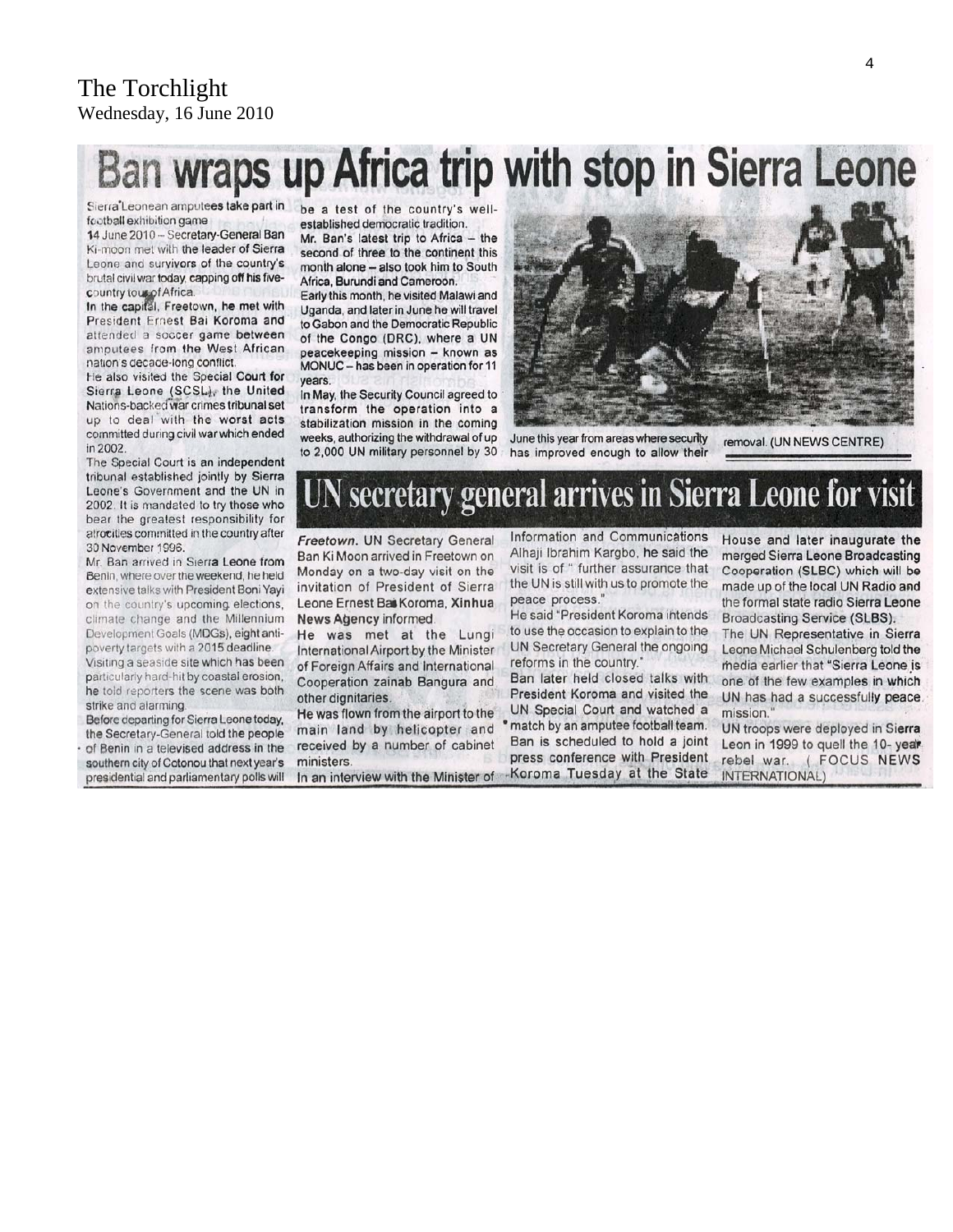UN News Tuesday, 15 June 2010

# **Ban lauds Sierra Leone's advances in firming up stability**



Secretary-General Ban Ki-moon today hailed the "tremendous progress" Sierra Leone has made in consolidating peace and development less than one decade after the end of the West African nation's brutal civil war.

"Sierra Leone is one of the world's most successful examples of postconflict recovery, peacekeeping and peacebuilding," Mr. Ban told

reporters in the capital, Freetown, today after meeting with the country's President, Ernest Bai Koroma.

Its Government and people "have proven that peaceful and democratic change is possible," he stressed.

The country is a model for peaceful and development in the region, as well as an "example of a multilateral approach to consolidating peace that can be emulated elsewhere," Mr. Ban said, citing remaining challenges, such as creating opportunities for young people and improving education.

He also noted that in Sierra Leone, the United Nations' "smooth transition" from a peacekeeping mission to a peacebuilding support operation will serve as an example for other countries emerging from conflict.

The Secretary-General also attended the inauguration of the independent Sierra Leone Broadcasting Corporation (SLBC), a result of a long-standing partnership between the country's State-controlled station and UN Radio.

The world body's efforts in the immediate post-war period to transmit information via radio "helped Sierra Leone tune itself to the frequency of peace," he [said](http://www.un.org/apps/sg/sgstats.asp?nid=4618) at the event.

"We must work to ensure that this new station will build on the best traditions of its two successors," Mr. Ban stressed, commending the country's parliamentarians for passing a unanimous bill to create the SLBC.

But the hard work begins now, he said, with political leadership necessary to ensure that journalists can practice their work freely, while media professionals must respect the principle of non-partisanship.

"And the SLBC must be the very embodiment of its founding principles – the impartiality and accuracy that are essential for any truly independent public broadcaster," the Secretary-General emphasized.

Yesterday, the Secretary-General attended a football match in which the players were amputees who lost limbs during Sierra Leone's long-running conflict.

"You are much better than World Cup soccer players," he told participants. "You are very courageous and I am just moved by your courage to overcome your difficulties."

After the match, he announced that the UN Peacekeeping Fund will provide \$100,000 for their support, training and education.

Also yesterday, at a State dinner in Freetown, Mr. Ban underlined the need for peaceful, free and fair presidential, parliamentary and local elections in 2012.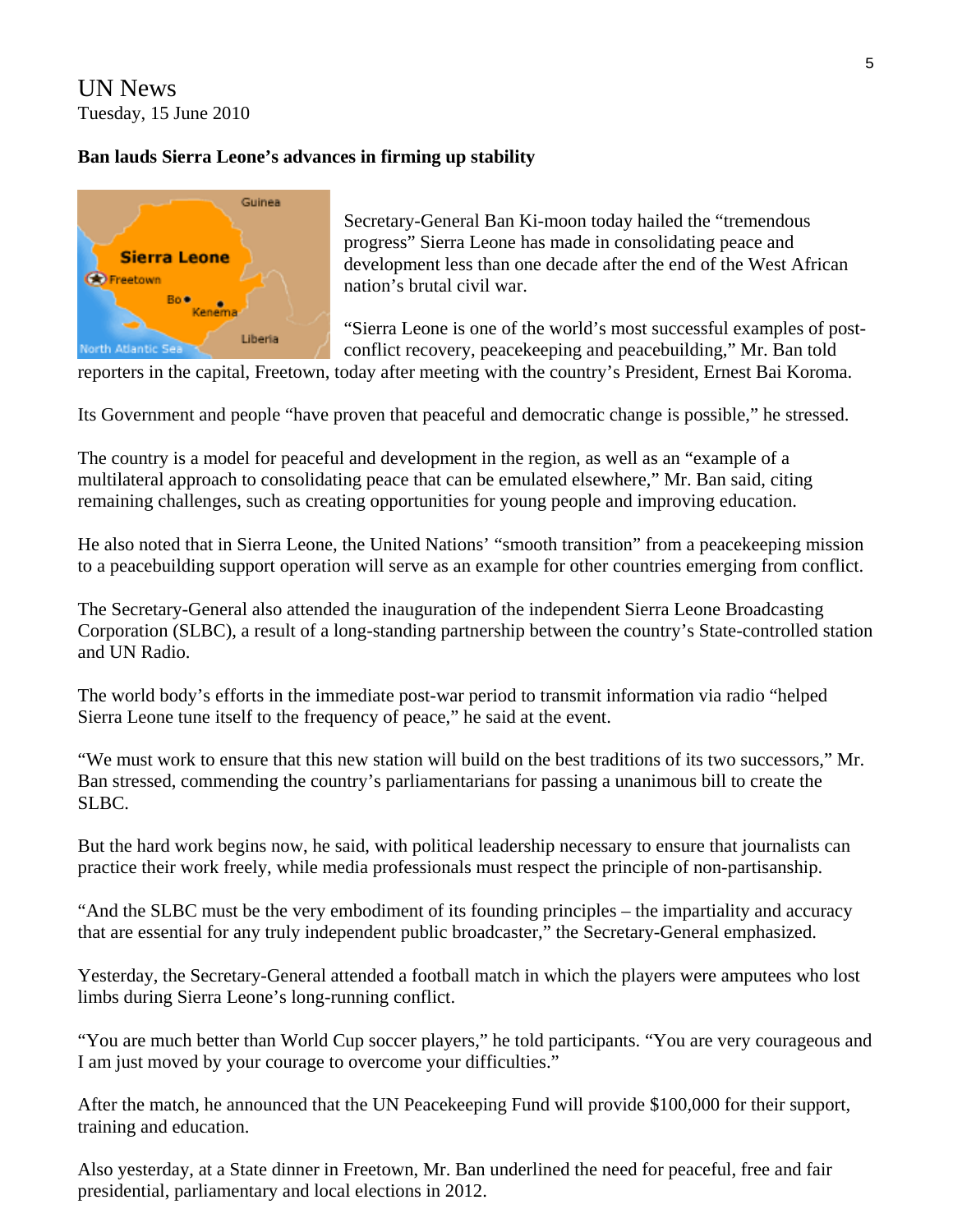"But here, too, I am convinced that your country will set a new standard."

While in the country, he also visited the Special Court for Sierra Leone (SCSL), the UN-backed war crimes tribunal set up to deal with the worst acts committed during the civil war which ended in 2002.

The Special Court is an independent tribunal established jointly by Sierra Leone's Government and the UN in 2002. It is mandated to try those who bear the greatest responsibility for atrocities committed in the country after 30 November 1996.

took him to South Africa, Burundi, Cameroon and Benin. This is Mr. Ban's latest trip to Africa – the second of three to the continent this month alone – and it also

Early this month, he visited Malawi and Uganda, and later in June he will travel to Gabon and the Democratic Republic of the Congo (DRC).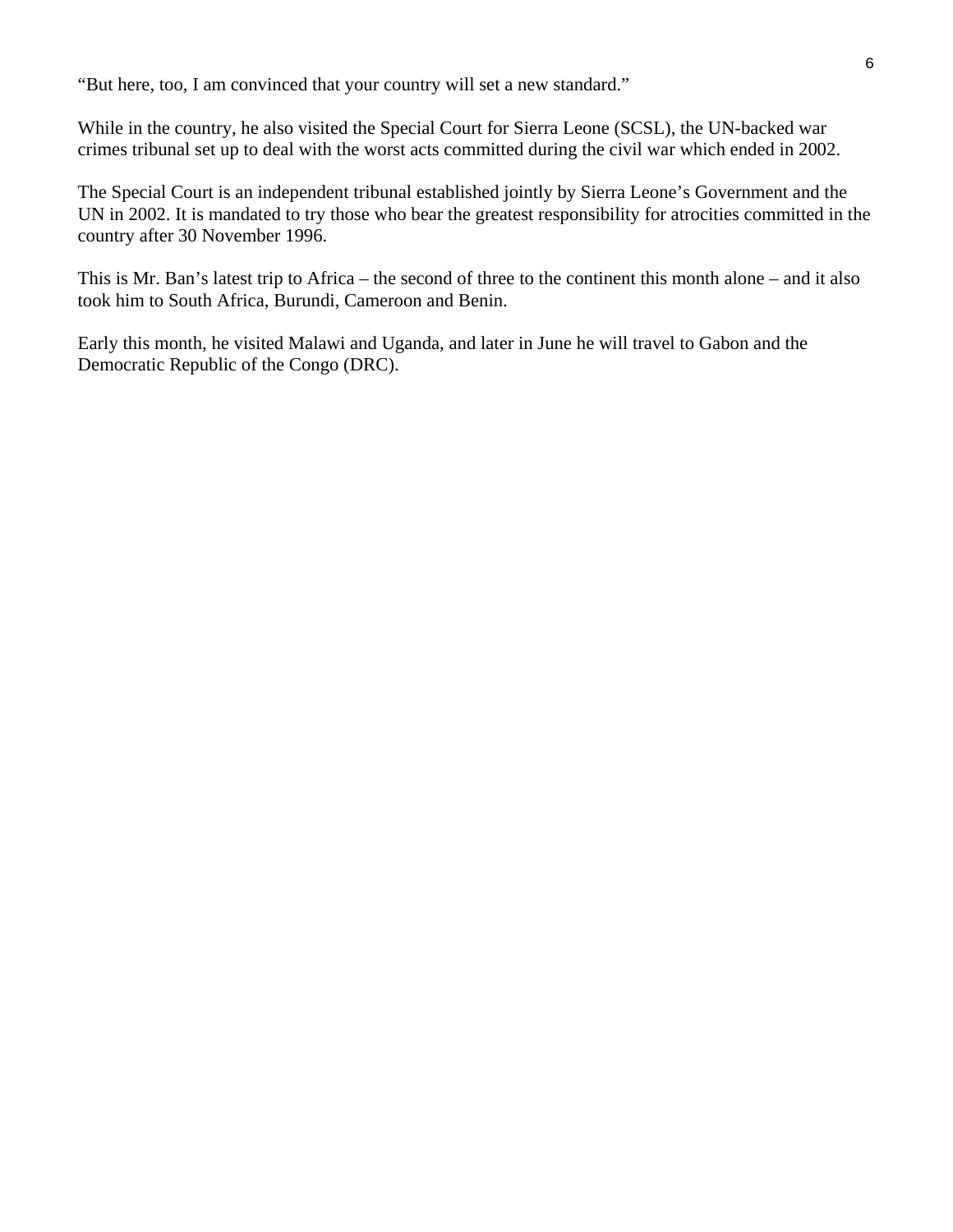

United Nations Mission in Liberia (UNMIL)

# **UNMIL Public Information Office Media Summary 15 June 2010**

*[The media summaries and press clips do not necessarily represent the views of UNMIL.]* 

# **UN News in Liberia**

# **Former Bangladeshi UNMIL Peacekeeper Conduct Market Study in Liberia**

[The Inquirer, Daily Observer]

- The Deputy Managing Director of the Japan-Bangladesh Group, Jahid Hossain is currently in the country to conduct a market study for the sale of security printing.
- Mr. Hossain who is a former commander of the  $14<sup>th</sup>$  Battalion of the Bangladeshi Contingent in Bong County serving in the United Nations Mission in Liberia (UNMIL) said the group comprises 27 companies.
- According to him, they are involved with the printing of cheques, degrees, testimonials, bio-metric electronic passports, death certificates, drivers' licenses, national identity cards among others.
- The former peacekeeper noted that the group decided to undertake this venture to curtail duplication and forgery of sensitive documents.
- He said with the help of micro lines, ultra violet ink and water mark, it will be difficult to falsify any public document, which according to him, will aid the Liberian Government in the fight against corruption.

# **Local News on Liberian issues**

### **Liberia, Kuwait Sign MOU for Cooperation**

[The Analyst, The News]

- The Governments of Liberia and Kuwait have signed two agreements aimed at restoring good relationship between the two countries.
- The agreements include the establishment of a joint commission for cooperation and a Memorandum of Understanding (MOU) on consultations between the foreign ministers of the two nations.
- Planning Minister Amara Konneh and Liberia's new ambassador to Kuwait Konah Blackett signed for Liberia, while Kuwaiti officials signed for their country.
- The agreements followed discussions between President Ellen Johnson Sirleaf and the Amir of Kuwait Sheikh Sabah Al-Sabah as well as other Kuwaiti officials and business people.
- President Sirleaf informed the officials of the numerous opportunities for investment in Liberia and urged them to take advantage.
- In response, the Kuwaiti Amir, spoke of the importance of security for investment, and said his country would be interested in funding projects for feasibility studies.
- Meanwhile, the Liberian leader is expected to open a new embassy in Kuwait during her three-day visit there as a sign of renewed bilateral relations.

# **Wednesday Is "Day of the African Child"**

[New Vision]

- The President, Madam Ellen Johnson Sirleaf has by proclamation declared Wednesday, 16<sup>th</sup> June 2010 as "The Day of the African Child (DAC)", to be observed throughout the country as a working holiday.
- According to a Foreign Ministry release, the Day is in commemoration of the death of hundreds of school children in Soweto, South Africa in 1976 under the then Apartheid regime.
- President Sirleaf has ordered that all citizens and foreign residents within the borders, national and international youth organizations and all government agencies concerned, to join the Gender Ministry to mobilize, sensitize and execute appropriate programmes befitting the occasion.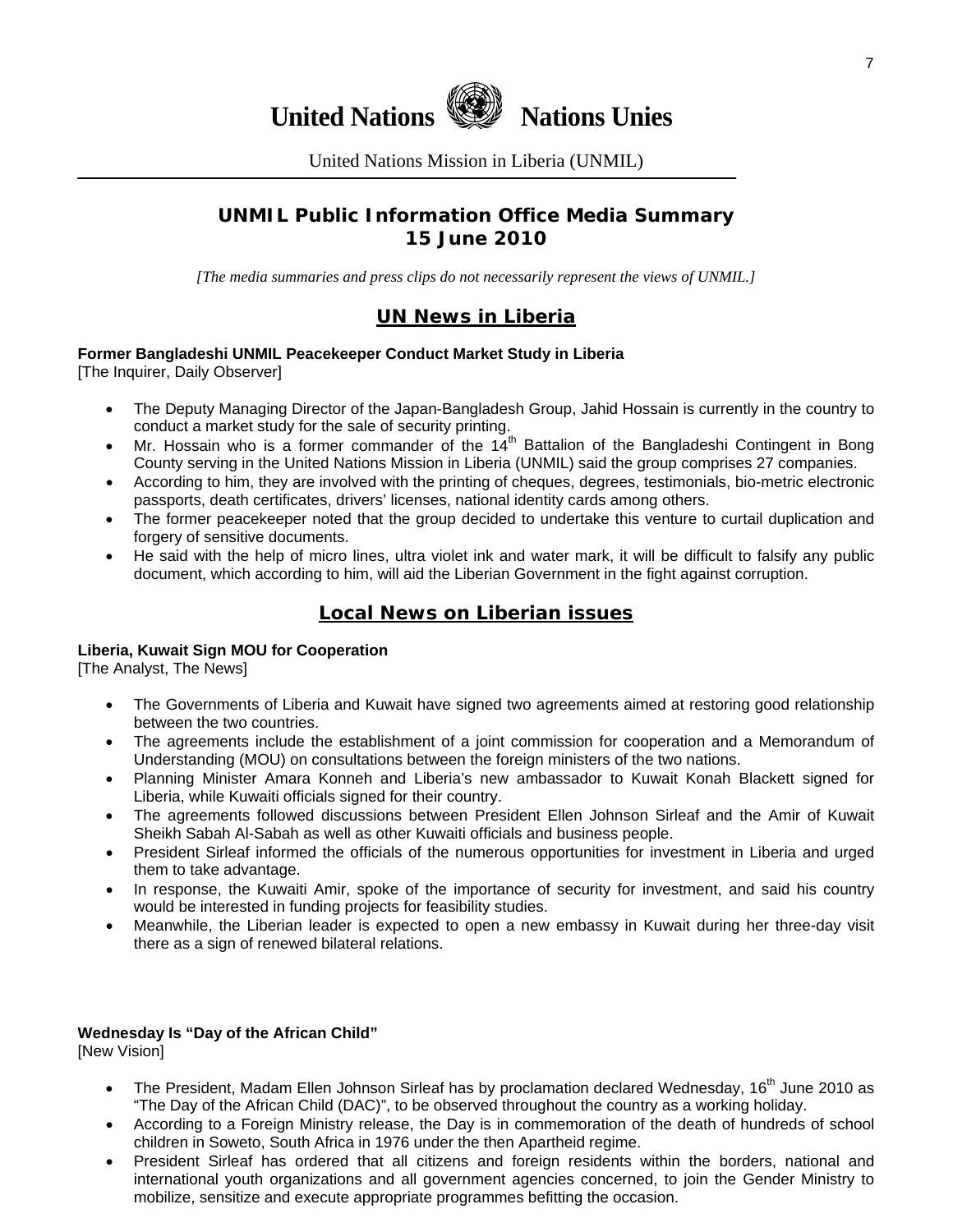- The observance of this year's DAC will be celebrated under the global theme: "Planning and Budgeting for Children", and national theme: "Planning and Budgeting for Children in the Context of MDGs."
- The DAC arises from Resolution 2040 adopted by Heads of State and Government of formally the Organization for African Unity now African Union in Abuja, Nigeria in June 1990 declaring June 16 each year as the DAC.

#### **Brazil Dispatches 19-Man Mission**

[New Vision]

- The Director of the Brazilian Agency for Industrial Development, Mr. Clayton Campanihola at the head of a 19-member high-powered Brazilian government delegation is in the country for a four-day official visit.
- The Brazilian delegation which arrived in the country Sunday 13 June 2010 include representatives from the Brazilian Ministry of Development, Industry and Foreign Trade, national Institute for Metrology, Standardization, Industrial Quality Control and the National Institute for Industrial Property.
- A Foreign Ministry release says the visit by the Brazilian mission is important for the development of bilateral relations and technical cooperation between Liberia and Brazil.
- The delegation has already started holding bilateral discussions with officials of the Liberian government.
- The focused areas of the talks include Metrology and Standardization, Industrial Property, Capacity Building of Human Resources, Hydropower and Infrastructure, Agriculture Banking, Mining, Agriculture Research and Trade and Industrial Policy, and Industrial Development.

#### **Three Key Ministries Seek Increased Budget Support**

[Daily Observer, Heritage, The News]

- Three spending ministries of government have called for increased budgetary support in the draft 2010/11 budget.
- The Ministries include Education, Health and Internal Affairs.
- The call was contained in separate speeches delivered Monday at the ongoing joint Legislative review of the over US\$347 million proposed budget.
- Education Minister Othello Gongar said the allocation of the Ministry must be increased to reflect fifteen percent of the entire draft budget noting that such increment would ensure that the US\$28.1 million allotment in the draft budget is increased to US\$51 million.
- Also, Deputy Health Minister Vivian Cherue said the budget of the Ministry needs to be increased to cater to the health needs of the country.
- While Internal Affairs Minister Harrison Karwea appealed for additional US\$3.2 million for the inclusion of local officials on the Ministry's payroll.
- Meanwhile, the Chief Administrator of the John F. Kennedy Medical Centre, Wannie Scott-McDonald has asked the Legislature for extra funding in the proposed budget for the entity.

#### **Health Ministry Begins Mapping Exercise for Liberian Children**

[The Analyst]

- The Health Ministry has begun a massive profiling exercise of Liberian children throughout the country.
- Deputy Health Minister for Social Welfare Joseph Geebro said the exercise will cover welfare institutions in ten counties including Montserrado, Bomi, Grand Cape Mount, Margibi, Bong, Nimba, Sinoe and Maryland among others.
- Deputy Minister Geebro said children initially removed from the counties to welfare institutions due to the lack of services will be seriously considered.
- He said the mapping exercise will show the current services in the counties and the existing gaps for which the orphans cannot be reunited with their parents.
- The Deputy Health Minster disclosed UNICEF has provided two data bases to track needy orphans with their bio-data.

# **Four Apply for River Gee By-election … Objection Period Ends Today**

[The Inquirer]

- The National Elections Commission (NEC) has announced the names of four candidates that have met all the preliminary qualifications of the commission's electoral guidelines.
- According to NEC, after today it will not entertain any objection against any of the four candidates for the River Gee County district number three by-elections.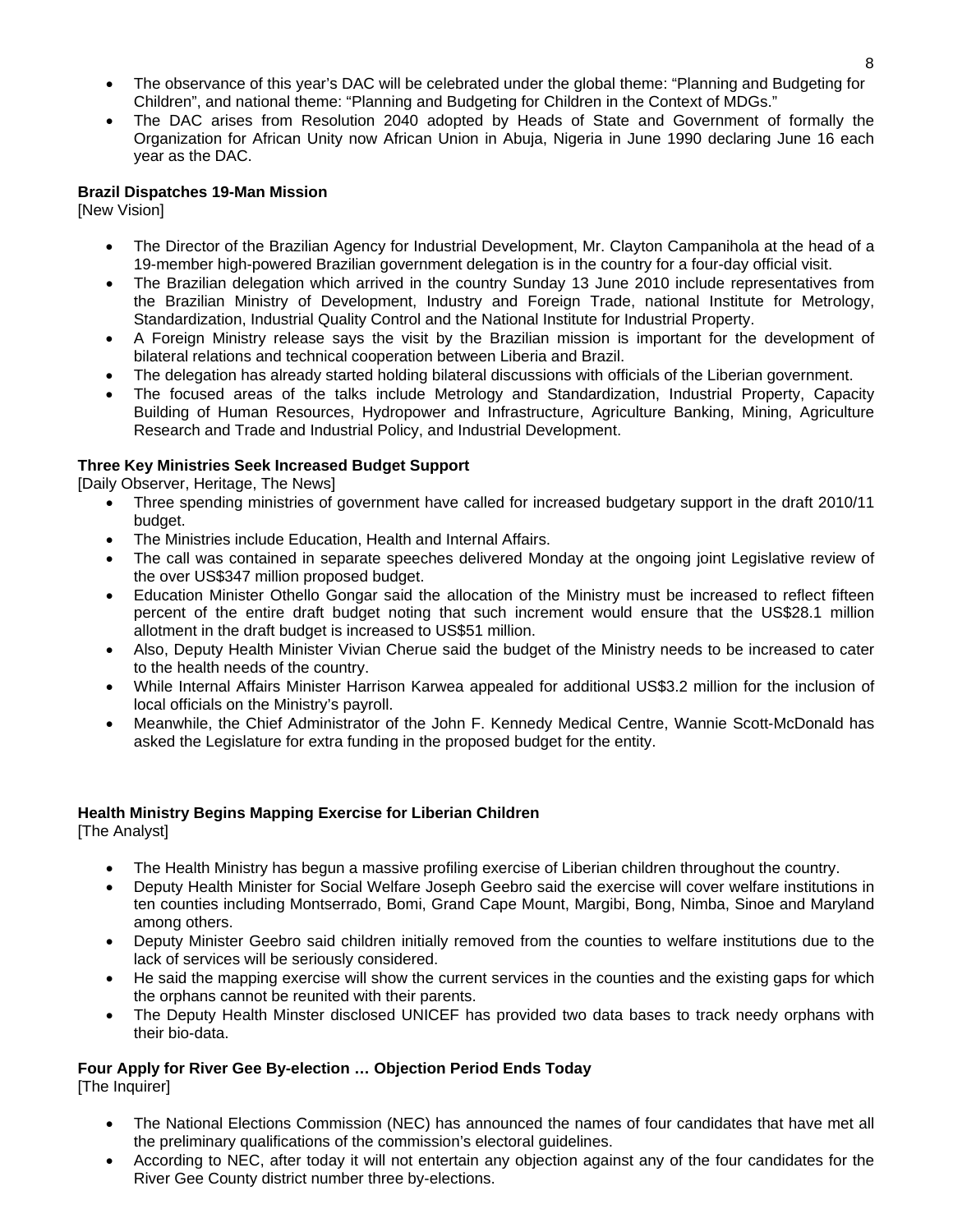- Those qualified are Messrs Christian Snorteh Chea and Philbert G. Toe both of the ruling Unity Party and the Congress of Democratic Change respectively.
- The others are two independent candidates, Messrs Marcus Saylee Quenneh and Francis Saywon Younge Jr.

## **US\$245,000 Cocaine Trafficker Nabbed**

[Daily Observer]

- A Nigerian national identified as Chekusaba Onyea Ghana has been nabbed by agents of the Drugs Enforcement Agency (DEA) in Monrovia with US\$245,000 worth of cocaine in his possession, DEA officials say.
- The arrest was made in Jacob Town Community area following a tipoff from residents of the community, the Commander of the DEA's Special Drugs Operation Team, Gbarfuah Sampson said Monday.
- According to Commander Sampson, the alleged drug dealer was picked up while parading the street with the drugs, 'with no fear of any officer to have him arrested'.
- Mr. Sampson recalled that the DEA had been receiving information about the Nigerian national's alleged involvement in the illegal act for a protracted period of time, 'but we have not been able to arrest him, due to a cover-up from some of the community dwellers'.
- Residents of the community were seen rejoicing with sighs of relief over the arrest of Mr. Ghana.

#### **UL Receives Academic Guests from US**

[Front Page Africa]

- A team of science students and a professor from the United States of America have arrived in the country as guest of the University of Liberia (UL) to facilitate a 12-day training in science and technology.
- A spokesperson of the group, Benjamin Papoport, said the group will share experience with students and professors of the UL on how to conduct professional research through the means of technology.
- He said the training, which is not the first of its kind in Liberia, is sponsored by a group from Harvard University under the banner "I-Help Liberia Project."
- Papoport said at the end of the training, participants will be educated on how to write comprehensive science research report and the unique style of publishing it will easily not be forgotten.
- He said the training will be done in two phases, small and intensive research methods.
- Mr. Papoport said participants will also learn the use of an oscilloscope, basic genetics math, and sorting out the chemistry of rubber among others.

#### **Star Radio** *(News monitored today at 09:00 am)*

#### **Liberia, Kuwait Sign MOU for Cooperation**

*(Also reported Radio Veritas, Sky FM, and ELBC)*

#### **Three Key Ministries Seek Increased Budget Support**

*(Also reported Truth FM, Sky FM, and ELBC)*

#### **Health Ministry Begins Mapping Exercise for Liberian Children**

#### **PPCC Reports Boycott of its Procurement Hearings**

- The Public Procurement and Concessions Commission says it is disappointed over the attitude of some procurement entities to boycott the ongoing procurement plan hearings.
- According to a release, the hearings began since May 10 this year and were intended to ensure that procuring entities adhere to Section 40 of the PPC Act.
- Section 40 of the PPC Act requires all procurement entities to do procurement planning to enable them achieve maximum value for public expenditure.
- The release said to date, only 27 out of 88 procurement entities of government have responded to the Commission's hearings which end June 22.
- The PPCC did not name the delinquent entities but vowed not to compromise its mandate of ensuring effective use of public fund through procurement.

#### **Senatorial Aspirant Sees Poverty and Neglect in Gbarpolu**

- A former lawmaker and prominent citizen of Gbarpolu County has challenged lawmakers of the county to urgently respond to the devastating living conditions of their people.
- Mr. Armah Jallah said the lack of infrastructure including terrible road condition in the county represents poverty and neglect.
- According to Mr. Jallah, most families in the county cannot afford zinc to roof their houses.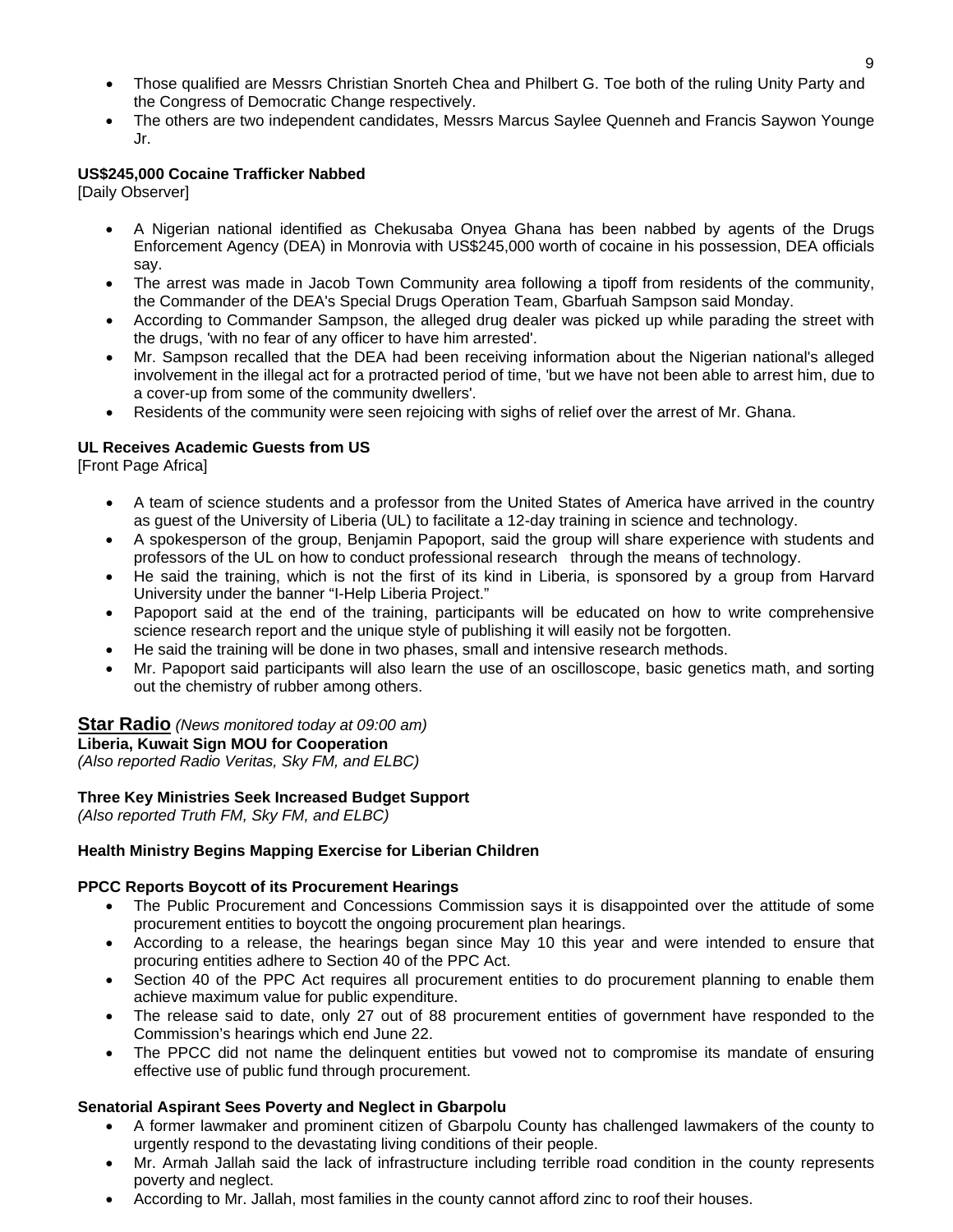- Mr. Jallah spoke in Gbarmah City over the weekend when he donated fifty bundles of zinc to residents of the city.
- He said it was a shame for over ninety percent of the housing units in Gbarpolu's second city to be covered with thatch
- Mr. Jallah promised the fifty bundles of zinc would be made available to residents of Gbarmah before September this year.

# **Cuttington President Clashes with Gbarnga-based Broadcasting Outfit**

- The President of Cuttington University Dr. Henrique Tokpa has launched an attack on Radio Gbarnga, describing it as a cancer cell that needs to be dealt with.
- Dr. Tokpa claims the station has been involved in negative reporting against the institution; despite numerous contributions the university is rendering the public.
- The Cuttington University president disclosed his administration was considering using its radio and television stations to counter the alleged negative publicity against the institution.
- Dr. Tokpa speaking Sunday at the 49<sup>th</sup> graduation convocation of the institution also announced the launch of a bi-monthly newspaper, the Cutting Edge, to help boost the public relations crusade of the university.
- But the management of Radio Gbarnga has expressed shock over the outburst by Dr. Tokpa.
- The station dismissed the claims of negative reportage, saying it always exhibits professionalism in all of its work and pledged to remain focused in fostering peace and development through its reportage.

### **GBCCC Opens September, Says President**

- The President of the Grand Bassa County Community College (GBCCC) says the college would formally open on September 2nd this year.
- Dr. Levi Zangar made the disclosure during a press briefing.
- He said a total of 937 candidates are eligible to enroll at the college for the first semester.
- According to Dr. Zangar, of the number, 557 candidates passed in both mathematics and English.
- He indicated that 109 of the successful candidates are required to do remedial in English and 185 in Mathematics.
- The GBCCC boss disclosed 86 candidates are eligible to enroll at the Technical and Vocational Divisions of the college.

# **Radio Veritas** *(News monitored today at 09:45 am)*

#### **Environmental Rights Group Grills NGOs' Millions**

- The environmental rights group, Green Advocates has frowned on NGOs that it says receives millions of United States dollars in the name of Liberia but are spending the money on workshops.
- The chief executive of the Green Advocates, Attorney Alfred Brownell said the workshops are meaningless and don't benefit Liberians.
- Atty. Brownell said with the challenge of brain drain facing the country, the NGOs must use the millions they have received to train Liberians abroad in relevant disciplines that would benefit the entire country.
- The group's head made the remarks over the weekend during a one-day national roundtable dialogue on diamond smuggling and enforcement organized by the Ministry of Lands, Mines and Energy in partnership with Green Advocates and Partnership Africa Canada.
- The rights advocate observed that mining communities are not benefiting from natural resources leaving the areas because according to him, the people are not educated.
- Meanwhile, Atty. Brownell is asking government to institute measures that will stop illegal mining that he says is being done by 75 percent aliens.

# **EX-NPA Workers Storm Finance Ministry in Demands of Over US\$2.6M**

- Hundreds of former workers of the National Port Authority (NPA) Monday stormed the Finance Ministry in demand of over US\$2.6 million they say government owes them.
- A spokesman of the aggrieved workers, Pastor Blokonjay Tarr said since the Supreme Court of Liberia ruled in their favour in 1992, the Finance Ministry is yet to pay them in compliance with the High Court ruling.
- Pastor Tarr said the former NPA workers are disappointed in the government for its alleged insensitivity to the welfare of people who worked sacrificially for over twenty years to help bring the NPA to its current status.
- He said while the government continues to preach equal justice for all, especially the poor have been denied justice.
- But reports have revealed that NPA authorities in January this year prepared a check of US\$150,000 as part payment for the former NPA workers, which was signed for and received by one Bobby Musa, an aide in the office of Deputy Finance Minister for Expenditure and Debt Management.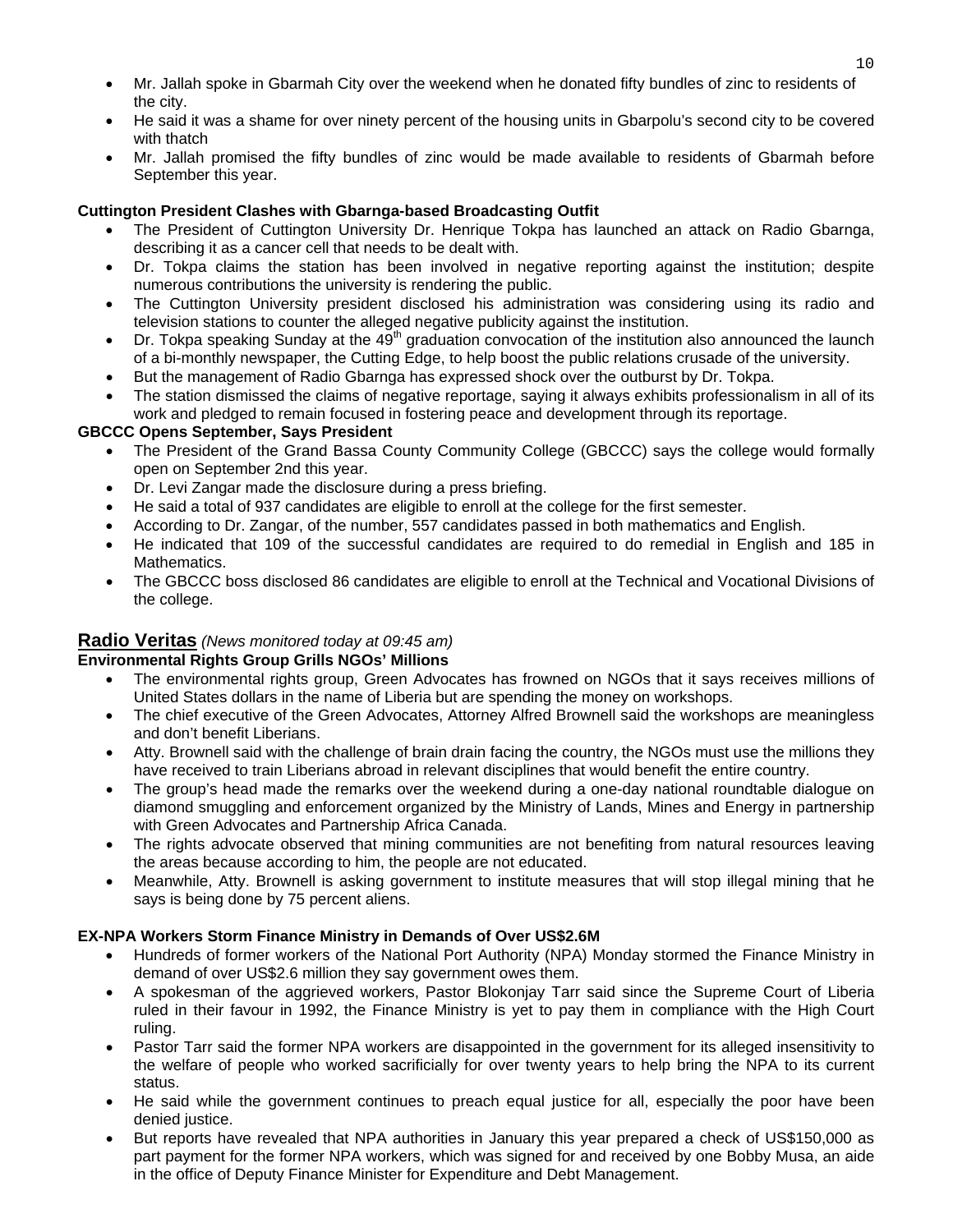# **International Clip on Liberia**

#### **Arizona City librarian taking books to Liberia http://trivalleycentral.com**

The community's librarian, Joyce Baker, is off to Yekepa, Liberia, to help prepare and catalog books for a children's library. There are no public libraries in the entire African country and there has never been a children's library. Students at schools in Gilbert and Chandler collected more than 10,000 used books and teaching materials to help the Liberian children.

# **International Clips on West Africa**

#### **Guinea**

#### **Guinea Army Officers Released After Arrest AFP**

A dozen Guinean army officers close to ex-junta chief Moussa Dadis Camara were freed Monday after several days in police detention, family members and an army official said. "They were released without being told why they were detained for four days at police headquarters in Matam (a Conakry suburb)," said a relative of one of the officers. "What is certain is that we found our parent safe and sound, he does not complain about anything except the isolation and anguish he endured," he said. The release was confirmed by a source close to the army chief of staff. "We want them to rejoin their families pending an investigation on the management of the funds they had to manage without accountability," said the army source. The officers arrested on Friday include Guinean former chief of staff Colonel Oumar Sanoh, and his deputy, Colonel Abdoulaye Keita. All were close aides to Captain Camara, who was badly wounded in December 2009 in an assassination bid by his aide de camp.

#### **Ivory Coast**

### **UNOCI mobilizes the people of Tengrela for a peaceful electoral environment and the fight against female circumcision**

#### **African Press Organization**

The United Nations Operation in Côte d'Ivoire (UNOCI) was in Tengrela on Friday, 11 June 2010, for an information and sensitization campaign on the peace process. The campaign, known as UNOCI Tour, attracted about 200 inhabitants of the town, situated some 800 km north of Abidjan, who were introduced to the roles and activities of the various sections of UNOCI. "A peaceful electoral environment is not only the business of political parties or religious leaders but also the concern of every son and daughter of Cote d'Ivoire," said Baruti Munda, the head of the UNOCI delegation. That is why, he said, "we are here to speak to you about creating a peaceful electoral environment so that each one of us can contribute to its establishment and consolidation," adding "good elections are those that take place in a peaceful environment." The Secretary-General of the Prefecture of Tengrela, N'Dri Yao emphasized the need for holding elections in order to definitively emerge from the crisis. He drew analogy between football and elections, saying at the end of an election, there would be a winner and a loser. "At the end of the World Cup, there would be one cup which would be won by one team. It is the same in politics," he explained, pointing out that elections were being organized so that development can follow.

#### **Ivorian rebels disarm, say want promised government cash Reuters**

About 500 hundred ex-fighters in Ivory Coast's rebel-held north gave up their guns on Tuesday in a public display, but warned the government future disarmament would depend on the arrival of promised funding. The ceremony was another attempt to restart a process aimed at clearing a path to presidential elections, seen as crucial to reviving investment in the West African state that dried up following a 2002-03 civil war. "At this moment, no financial resources have been provided to us for this morning's disarmament operation," said General Soumaila Bakayoko, head of the Forces Nouvelles rebels which have controlled the northern part of the world's top cocoa grower since the war. "The success of this mission requires scrupulous financial support to the military," he said, referring to rebel demands for government funding for food, medical care and salaries for the ex-combatants who disarm. Ivory Coast, a former French colony once the economic star of West Africa has been in crisis since its civil war, and the regime of President Laurent Gbagbo has repeatedly put off elections originally set for 2005. Some rebels began to disarm in 2008, but the process was never completed.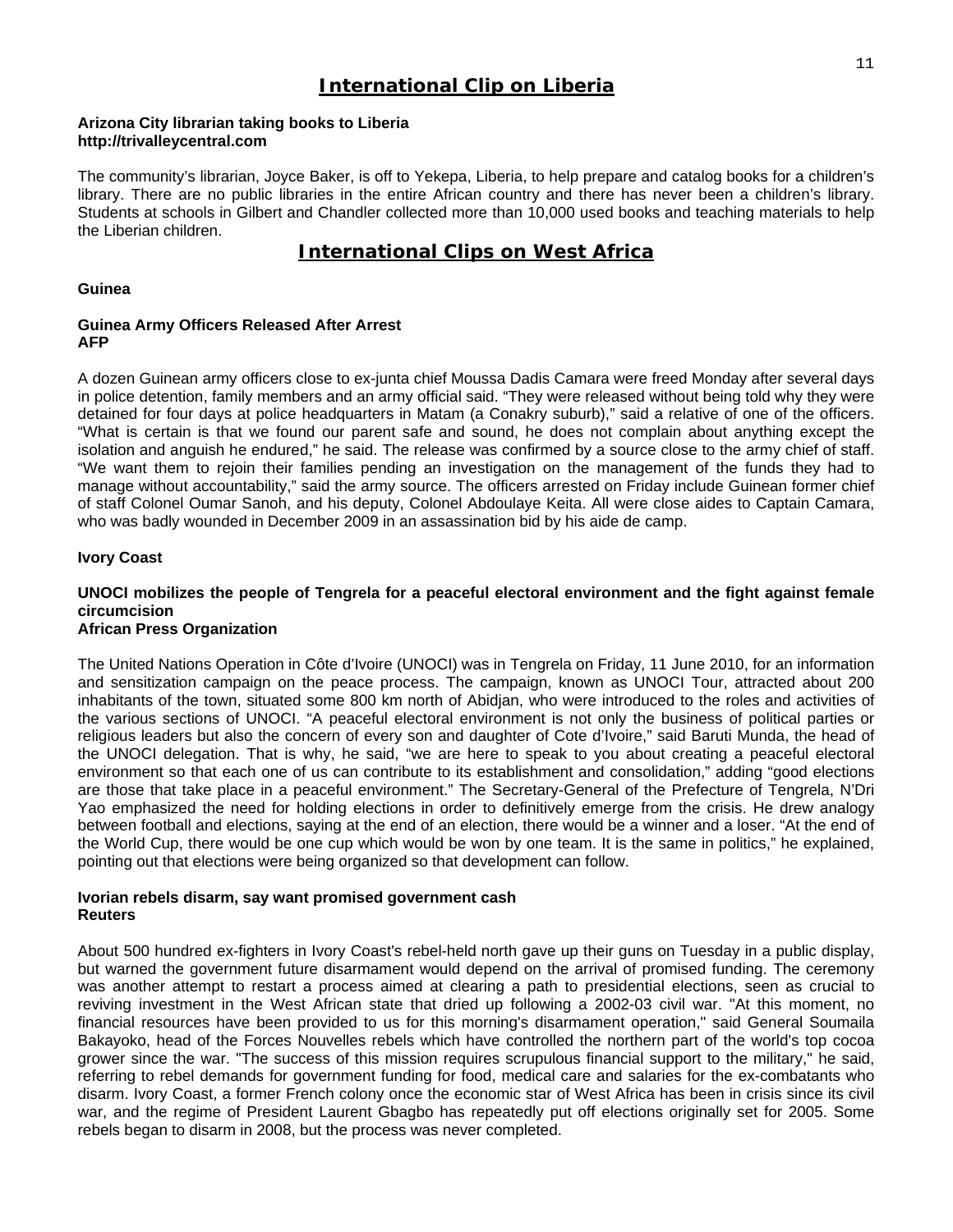#### **Sierra Leone**

#### **Ban wraps up Africa trip with stop in Sierra Leone www.un.org**

Secretary-General Ban Ki-moon met with the leader of Sierra Leone and survivors of the country's brutal civil war today, capping off his five-country tour of Africa. In the capital, Freetown, he met with President Ernest Bai Koroma and attended a soccer game between amputees from the West African nation's decade-long conflict. He also visited the Special Court for Sierra Leone (SCSL), the United Nations-backed war crimes tribunal set up to deal with the worst acts committed during civil war which ended in 2002. The Special Court is an independent tribunal established jointly by Sierra Leone's Government and the UN in 2002. It is mandated to try those who bear the greatest responsibility for atrocities committed in the country after 30 November 1996. Mr. Ban arrived in Sierra Leone from Benin, where over the weekend, he held extensive talks with President Boni Yayi on the country's upcoming elections, climate change and the Millennium Development Goals (MDGs), eight anti-poverty targets with a 2015 deadline. Visiting a seaside site which has been particularly hard-hit by coastal erosion, he told reporters the scene was both strike and alarming.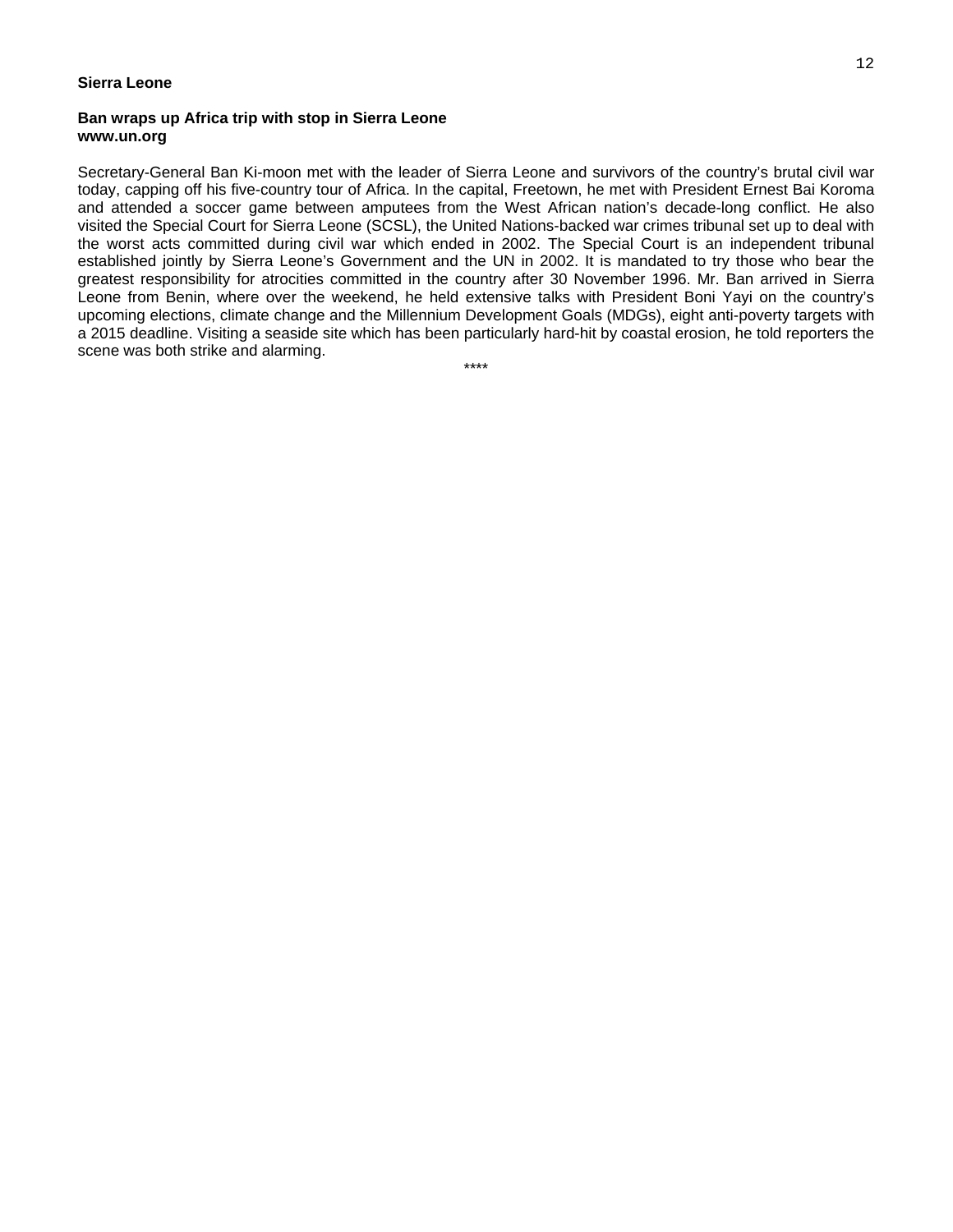ICC Friday, 11 June 2010

# **Registrars of international tribunals meet at ICC field office in Kampala**

Registrars of international tribunals met at the field office of the International Criminal Court (ICC) in Kampala, Uganda on 4 June, 2010, on the margins of the Review Conference of the Rome Statute, to discuss matters of the Registries' responsibilities and co-operation in the context of international criminal justice. The participants were comprised of Silvana Arbia, Registrar of the ICC, Adama Dieng, Registrar of the International Criminal Tribunal for Rwanda (ICTR), John Hocking, Registrar of the International Criminal Tribunal for the former Yugoslavia (ICTY) and Binta Mansaray, Registrar of the Special Court for Sierra Leone (SCSL).

During the meeting, the Registrars reflected on the discussions that took place at the stocktaking exercise during the Review Conference in Kampala. In particular, the participants focused on areas within their respective responsibilities, such as outreach, victims' issues and co-operation. They also underlined the importance of the work of the Registry in the field of the 'rule of law'. Furthermore, the Registrars stressed the significance of the enduring legacy of international tribunals and agreed to strengthen cooperation in this respect.

The Registrars also expressed appreciation for the effective collaboration on various practical matters including issues related to efficient court management - while agreeing to look into reinforcing their links. They recalled the joint declaration adopted in Venice on 3 July, 2009, and decided to hold regular video conferences between their annual meetings.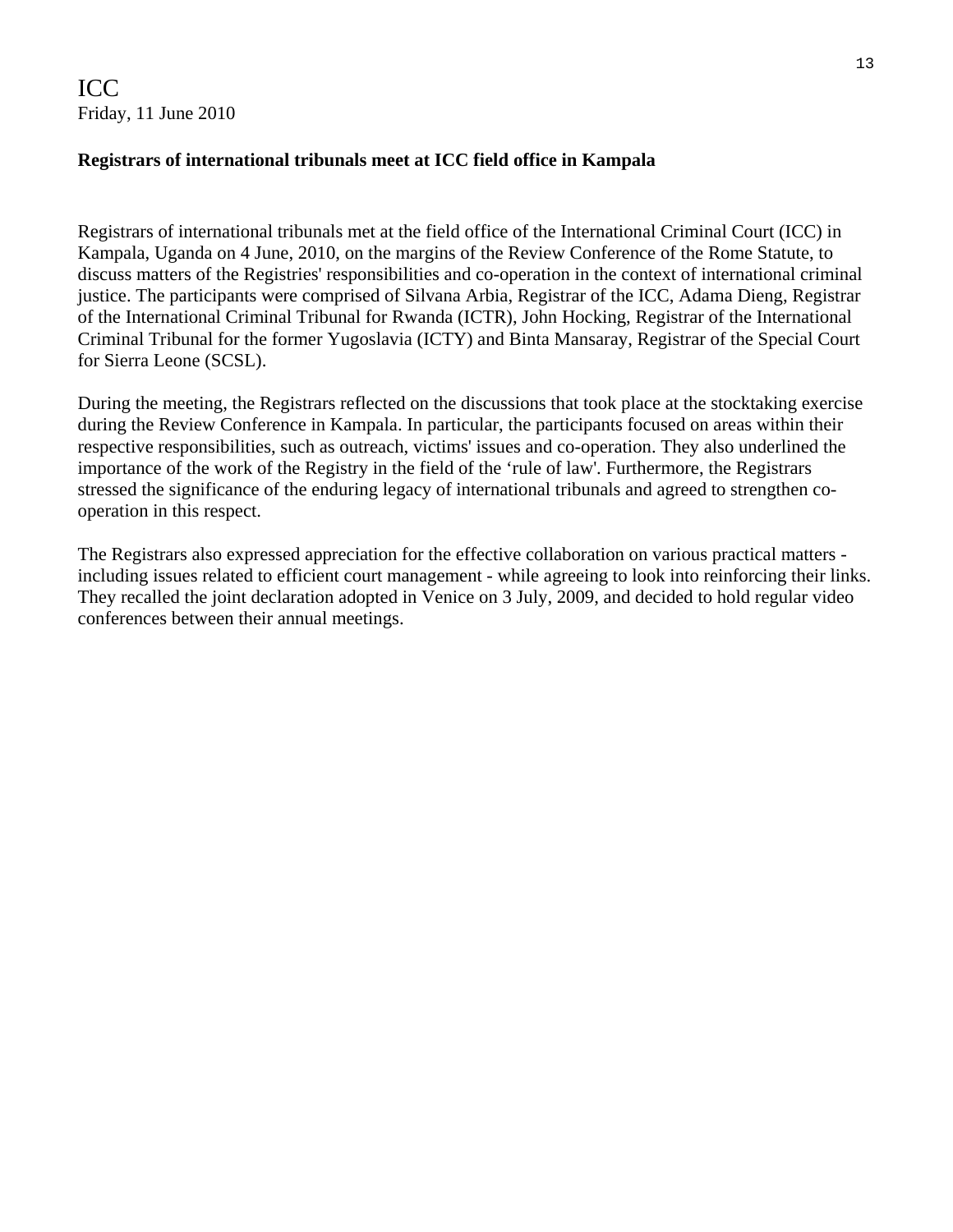# US Department of State Tuesday, 15 June 2010

**U.S. Engagement with The International Criminal Court and The Outcome Of The Recently Concluded Review Conference** 

*Harold Hongju Koh*  Legal Advisor U.S. Department of State

*Stephen J. Rapp*  Ambassador-at-Large for War Crimes Issues Washington, DC

**MR. DUGUID:** Good afternoon, ladies and gentlemen. Welcome to the State Department. We have a special briefing to lead off our daily press briefing today. Recently, there was an International Criminal Court conference in Kampala, Uganda. Our delegation was led by our Legal Advisor Dr. Harold Koh and Ambassador-at-Large for War Crimes Issues Stephen Rapp. We have them both here today to take your questions and tell you a little bit about the achievements of the U.S. delegation at the conference.

We'll start with Professor Koh.

**MR. KOH:** Thanks, Gordon. We just returned from a two-week review conference of the International Criminal Court's Assembly of States Parties in Kampala, Uganda, which we attended as an observer nation.

Ambassador Rapp and I headed an interagency delegation that included representatives from State, Justice, Defense, the Uniformed Services, and the National Security Council. Our delegation worked extremely hard to resume engagement with the court, the states parties, observer nations, and many private organizations involved in international criminal justice. And we engaged in countless hours of conversation in plenary private meetings, et cetera.

The conference completed three main tasks. It endorsed and supported the court's core work with respect to the traditional crimes of genocide, war crimes, and crimes against humanity, and highlighted issues of state cooperation, peace and justice, stocktaking, and participation of victims, about which Ambassador Rapp will say more. It also adopted two new crimes, prohibition and non-international armed conflict of certain weapons, the socalled Belgian amendment, and a crime of aggression whose elements will be reconsidered and affirmatively considered after seven more years.

We think that with respect to the two new crimes, the outcome protected our vital interests. The court cannot exercise jurisdiction over the crime of aggression without a further decision to take place sometime after January  $1<sup>st</sup>$ , 2017. The prosecutor cannot charge nationals of non-state parties, including U.S. nationals, with a crime of aggression. No U.S. national can be prosecuted for aggression so long as the U.S. remains a non-state party. And if we were to become a state party, we'd still have the option to opt out from having our nationals prosecuted for aggression. So we ensure total protection for our Armed Forces and other U.S. nationals going forward.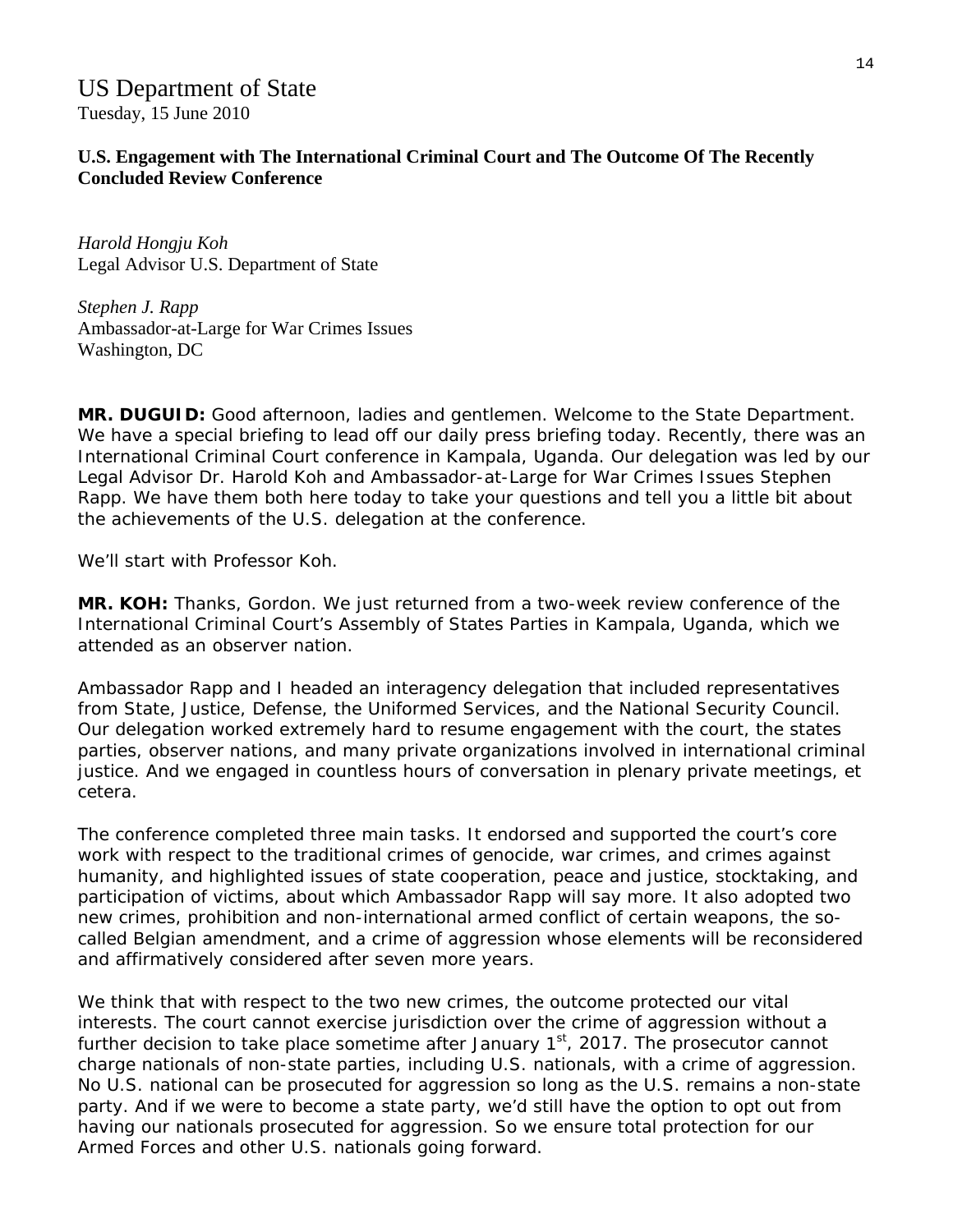Under the terms of the resolution adopted, any crime of aggression couldn't become operational unless it were affirmatively adopted after another review by consensus or a two-thirds decision of all states parties no earlier than January 1, 2017. It could not be exercised except for acts committed one year after 30 states parties accepted the amendment. And two ways of referring to the crime would be created – one channel that would go through an exclusive Security Council trigger, and a second channel which would go through a prior Security Council review subject to four conditions.

If the Security Council did not make a determination that aggression had occurred, the prosecutor would have to offer a reasonable basis for investigating the crime under a definition that's been clarified by understandings we suggested. The prosecution would have to get a majority vote of six judges of the court's pretrial division. The Security Council would still, at that point, have the authority to stop the prosecution with a red light Chapter 7 resolution disapproving the resolution. And as I said, the channel would not apply to nationals of non-state parties or any non-consenting state party who opted out.

This issue has occupied the states parties and, in some sense, diverted the court from its core human rights mission. Many states and Kampala expressed an impulse to finalize the crime. Now, a non-final approach has been tentatively reached which takes the issue off the table for the next seven years with a notional solution that can be reexamined in 2017.

The United States considered the definition of aggression flawed, but a number of important safeguards were adopted. Understandings were adopted to make the definition more precise, to ensure that the crime will be applied only to the most egregious circumstances. And while we think the final resolution took insufficient account of the Security Council's assigned role to define aggression, the states parties rejected solutions that provided for jurisdiction without a Security Council or consent-based screen. We hope that crime will be improved in the future and will continue to engage toward that end.

The big picture going forward, I think we should keep in mind, is that as the country of Nuremberg prosecutor Justice Jackson, we are the only country that has successfully prosecuted the crime of aggression at Nuremberg and Tokyo. Of course, we do not commit aggression and the chances are extremely remote that a prosecution on this crime will, at some point in the distant future, affect us negatively.

So to paraphrase Churchill, this is not the end, it was not the beginning of the end, but it did feel like the end of the beginning of the U.S's 12-year relationship with this court. After 12 years, I think we have reset the default on the U.S. relationship with the court from hostility to positive engagement. In this case, principled engagement worked to protect our interest, to improve the outcome, and to bring us renewed international goodwill. As one delegate put it to me, the U.S. was once again seen, with respect to the ICC, as part of the solution and not the problem. The outcome in Kampala demonstrates again principled engagement can protect and advance our interests, it can help the states parties to find better solutions, and make for a better court, better protection of our interests, and a better relationship going forward between the U.S. and the ICC.

And let me turn it over to Ambassador Rapp.

**AMBASSADOR RAPP:** Well, thank you very much, Harold. I think one of the main aspects of this conference in which I think our principled engagement was so positive was working with the court in the stocktaking exercises, which looked at issues like complementarity, which is this idea that you should have justice at the national level in preference to justice at the international level. And that means strengthening national systems so that they can prosecute war crimes and genocide and crimes against humanity, the need for greater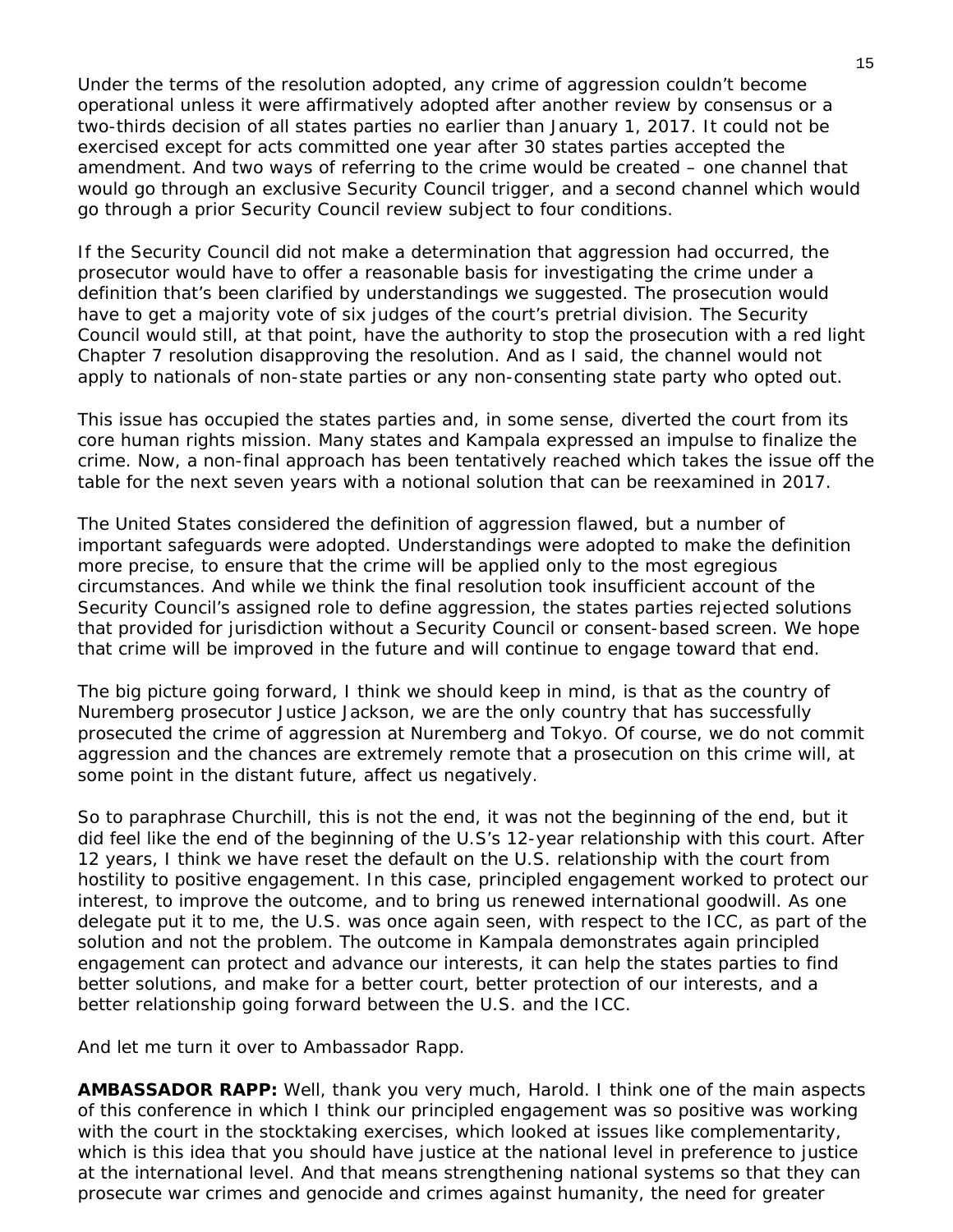cooperation with this court, greater recognition of the rights and the concerns of victims and affected communities, and making sure that we proceed with the process of justice in a way that benefits the search for peace.

The sessions that went on the first week, we participated in very actively. We, ourselves, together with the Norwegian Government and the Government of the Democratic Republic of Congo, had a separate session on accountability in the DRC, which is, I think you all know, is a prime concern of Secretary Clinton with the enormous levels of atrocity that are ongoing there, the thousands of rapes that are committed every month. International justice alone, a few cases tried at The Hague, doesn't, even if there is full cooperation – an arrest of each of the suspects, and there's still one at large – doesn't have the kind of effect that you need to have on the ground if you're going to protect people from those crimes.

So we focused, in those sessions, on ways in which we as a donor state, and a very generous one, together with the EU and other partners, can strengthen justice on the ground. And that was a message that had a very receptive audience in Africa, where there is a strong desire to see these cases prosecuted in the national system, but with help in terms of capacity and independence to ensure that justice is done. This whole conference, I think, gave us an opportunity to engage with the ICC and work toward making this institution more effective.

The United States, as everyone knows, has been a leader in international justice, beginning with Nuremberg, that Harold mentioned, and in Tokyo, but particularly beginning, again, in 1993 with the establishment of the Yugoslavia Court, the following year with the establishment of the International Criminal Tribunal for Rwanda where I worked, and thereafter with the Special Court for Sierra Leone and other international institutions where we were a large contributor to those courts, in which Americans played leadership roles, and in which, beyond even our formal role, we provided assistance to those courts and information sharing and witness protection and diplomatic support, and support and efforts to arrest suspects. And even while we don't become a member of the ICC, the opportunity to do some of those same kinds of things presents itself with the ICC, where that court is pursuing the same kind of cases that we prosecuted through these international institutions in Rwanda and Sierra Leone.

We've had a concern in the past that the prosecutor of the ICC could make – could undertake politically motivated prosecutions, could perhaps come after Americans who were engaged in protecting people from atrocity instead of emphasizing those that were committing the crimes. Thus far, this court has been appropriately focused. The cases that it has taken up in Northern Uganda involving Joseph Kony and the crimes of the Lord's Resistance Army in the DRC, the various militia groups that have engaged in campaigns of mass atrocity in Darfur, Sudan, and in the Central African Republic were cases that cried out for justice and accountability and for the protection of the victims.

And if it weren't for the ICC, the UN would have been having to go in and establish a special court for those kinds of situations. So as we recognized in March when we participated in the Assembly of States Parties in New York, it's in our interest to support those prosecutions – not at this time as a member of the ICC, but in kind with assistance as long as it's consistent with our law. And at the same time that we support those prosecutions, also work on the whole of the international justice system, the key part of which is that that is below the level of the international system, the massive amount of work that needs to be done at the national level. That message of our commitment and our support for appropriate prosecutions at this court, I think, resonated very well when we came to this issue of aggression, where those of us that have worked in international justice know how challenging it is to prosecute, to arrest, to obtain cooperation. Even when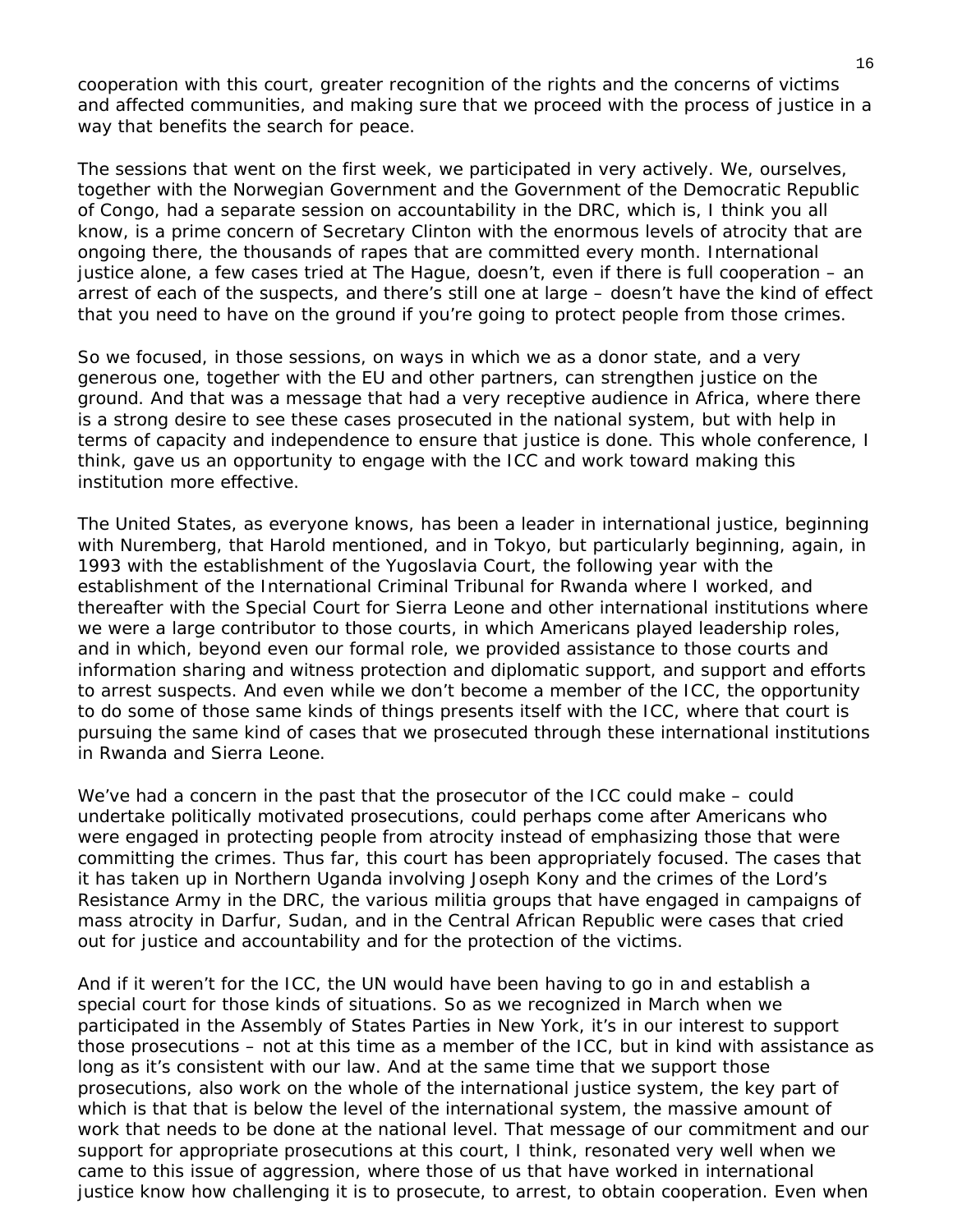you're going after the cases that involve mass atrocity, people accuse you of being politically motivated.

But what's happened, as we've seen in the last 15 years, is that when a leader has been charged by one of these courts, and there's strong evidence of his involvement in mass atrocity against innocent civilians, eventually it becomes possible to dislodge that leader, as we saw with Milosevic and as we saw with Charles Taylor, and bring that person to justice. If the court, on the other hand, were to get into the political area and to deal with crimes not against individual civilians, as in war crimes or crimes against humanity or genocide, but crimes against states and the crime of aggression, it would find it even more difficult to obtain cooperation, and it would quickly find itself by haven taken one side or another, even accepted a case or rejected a case involving a border conflict, really stymied from the point of view of getting the kind of cooperation that it needs to deal with atrocity crimes.

And that was an argument that resonated very strongly, and 50 human rights organizations across the world agreed with us on that point and put out a letter to the foreign ministers of the ICC countries, saying it wasn't a good idea for this court to go there. What happened is, as Harold said, in the end is that we had a deferral, at least, of the ability of this court to move into the aggression area until 2017. Even then, it'll take a vote comparable to the vote we would have had in Kampala; a vote by an overwhelming majority or a consensus in favor of going forward. This gives the court seven more years to get it right in terms of going after atrocity crime.

As I think everyone knows, the Yugoslavia and Rwanda tribunals, even though they've not moved as quickly as some would have liked, and these cases have sometimes been difficult, the results show that almost 200 people have been prosecuted, including chiefs of state and heads of government and immediate leaders like those I prosecuted in Rwanda and others. Thus far, the ICC has only begun two trials and hasn't concluded them. And this court has a ways to go before it's as effective as the ad hoc tribunals were. This next seven years gives them an opportunity, I think, to be effective, and to the extent consistent with our law, at least in the situations that have been open so far, we're prepared to do what we can to assist those prosecutions to ensure that these crimes that shock the universal conscience result in accountability for those that bear the greatest responsibility.

So with that opening, I guess we can go to questions.

**MR. DUGUID:** Yes. Please, as you ask your question, direct it to either Professor Koh or Ambassador Rapp, Matt, and then – okay.

**QUESTION:** Yeah. Well, actually, this is for both of you. I guess I'm not exactly sure what you guys spent two weeks doing except for thwarting the idea – basically making sure that something that they wanted to do didn't happen and has been pushed down the road till 2017, and even then, it's going to take – there are so many conditions attached to this that it probably – it sounds as though it's almost impossible for – it will be almost impossible for the court to take up the crime of aggression. I'm wondering, what were you worried about? If you hadn't gone and engaged, did you think that they would have actually agreed on this and to start prosecuting this crime immediately?

And then second of all, you talked about how you've reset the default from hostility to engagement, but in fact, the Bush Administration was – cooperated in several notable instances, cases that – the LRA and in Darfur. So how exactly is this Administration different than the last one?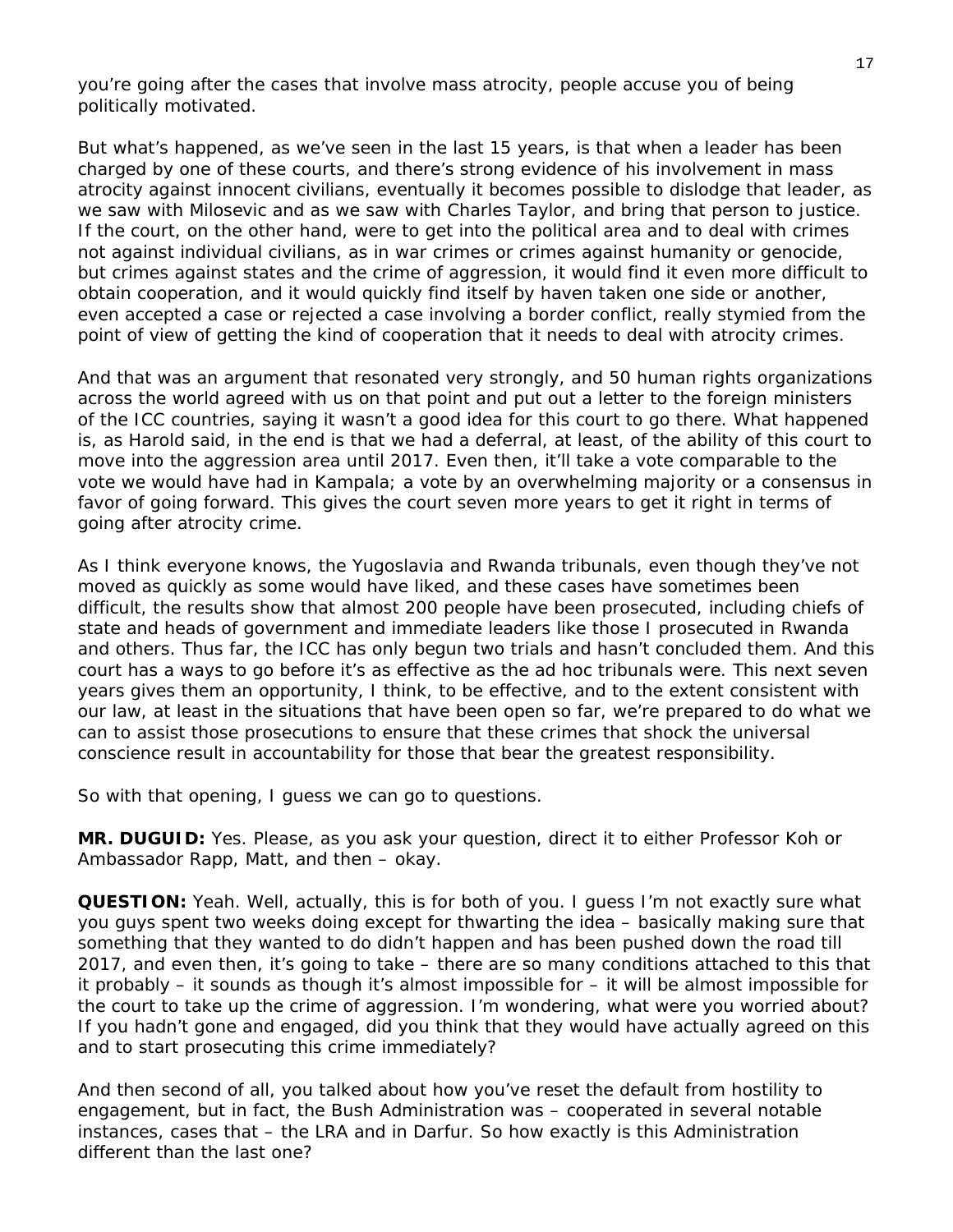**MR. KOH:** Matt, we didn't thwart anything. We worked with the other countries who were there to reach a consensus outcome, which was reached. The first week was entirely about the core mission of the court – genocide, war crimes, and crimes against humanity. We made presentations there; we participated in discussions about a set of issues going to ensuring successful prosecutions.

The International Criminal Court has not completed a case. And that's an important fact. The aggression issue is a second agenda. One prosecutor there said to me the challenge is how do you land on Mars when you haven't proved you can land on the moon? So the first week was all about strengthening the core agenda of the court. The second week was about trying to decide what kind of consensus outcome there could be with regard to the crime of aggression. And there were many different views on the table. I think everybody realized that more time was needed. And the consensus outcome, which was achieved on the last day was what I described, adopting a non-final outcome to be reconsidered. But seven years from now, the court may be quite advanced in other respects as a stronger institution with the development of U.S. engagement.

Now, you say that this was the strategy or policy of a previous administration. The fact of the matter is that in the early days, there was hostility to the court getting sufficient membership. There are now 111 states parties. It's not going to go away. The only approach that we think ensures our interests and ensure that the court accomplishes its core mission is a strategy of engagement. And so we think that after 12 years of back and forth on different approaches, that will be the default, and we think it's one that serves our interests and makes for a stronger court.

**AMBASSADOR RAPP:** I should note that, I mean, a number of resolutions were passed – high-level ministerial statement on cooperation and on mechanisms for increasing coordination between donors when it comes to strengthening the national justice systems. And so there were, I think, constructive steps taken by the court. And the cooperation indeed was also requested, as we suggested, of non-party states like ourselves. Because when I was in the Sierra Leone court, we sought assistance of states that weren't obliged to assist us, and they did. And so it's important that that occur.

On this whole question of engagement and what we accomplished, what we saw when this Administration took over in 2009 and – was that there had been this process of studying the crime of aggression for the last six or seven years – a working group that actually met in Princeton, New Jersey – and that came up with recommendations about how to proceed. And it reached a consensus outcome on defining the crime of aggression. Everyone seemed to think the definition was very good. We thought it very vague, a definition that would allow a court to be involved in any so-called manifest violation, without really defining what that was that could have gotten the court into border disputes, could have involved in it prosecuting people, or going in to protect civilians – as we did in Kosovo – from atrocities, from war crimes and crimes against humanity.

And because we weren't present, some things ended up in that process that I think probably wouldn't have been there if we'd been involved. We had to play catch-up with that. And as Harold said, we were successful in adding several understandings to that definition. Those understandings wouldn't have been there were it not for our participation that ensured that this court would not deal with but any of the most serious cases, that there would have to be not just character, gravity, or scale, but a combination of several of those factors, and that this wouldn't lead to national prosecutions of leaders for aggression by – alleged aggression by other states.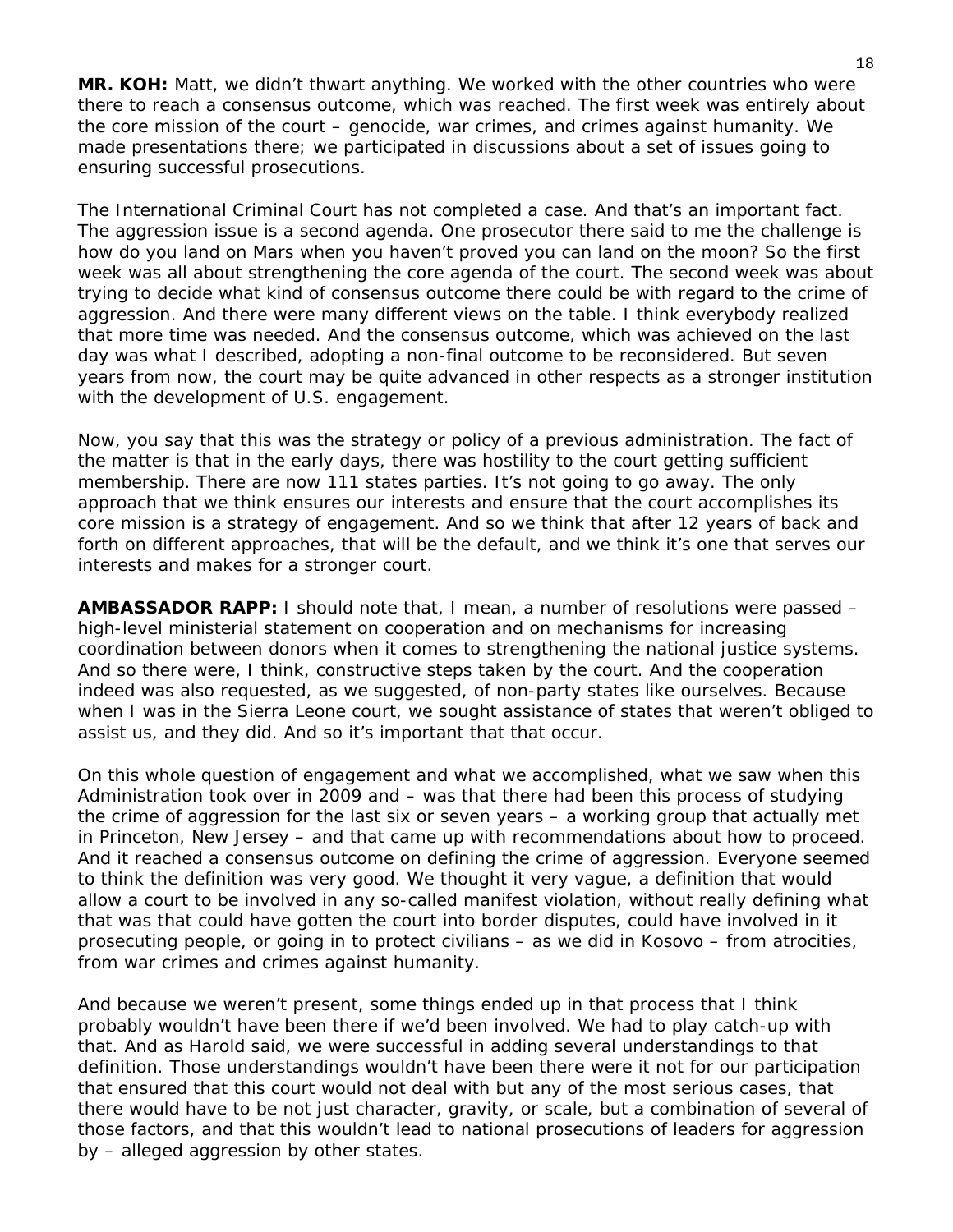So I think it was successful because we raised issues, raised questions, not in a negative sort of way, but just simply said, "What about this, what about this, what about this?" And through our engagement, I think we accomplished quite a lot. We also raised this issue about the court needing, really, to become a bicycle. As Harold used the example, at the moment, it's just starting out and it's a bit wobbly; let's not overload it with this thing. And so the result was basically a deferral of this issue for seven years. But significantly, provisions have gone into the statute that can't be changed in 2017 by this process, which will protect the nationals of non-party states like ourselves, or states that opt out. So - and I don't think that would have occurred were it not for us sort of raising the issues in this conference.

But in all of the engagement that we had, we found states from each continent that considered our concerns very carefully, and worked to accommodate those concerns. And indeed, in the process of discussion, other concerns were raised by individual parties. And I think as a result, the process was much better and the result was much better, not just for the United States, but for this court itself.

**MR. DUGUID:** Thank you. Charlie and then Elise.

**QUESTION:** For Professor Koh, I'm intrigued by your use of the word "reset," because, not surprisingly, at least to me, it has  $a$  – more of a political tinge on the diplomatic – in the diplomatic dictionary in this Administration. And obviously, I don't think you used the word just out of the – out of thin air. And maybe I'm missing something. Is there a legal part to it as well? Or was, in fact, the main purpose of going to the conference, attending the way you did, to make things right or get on the other side with the ICC in a political sense?

**MR. KOH:** Well, Charlie, there are really three policies at work. One is our support for policies of accountability, international criminal justice, and ending impunity, which lead to our supporting international criminal tribunals ad hoc, of the kind – Rwanda, Yugoslavia, Sierra Leone, Cambodia, et cetera.

A second policy is a policy of principled engagement with existing international institutions, whether it be the Human Rights Council, the Copenhagen process, the nuclear security process. And then the third point, which was illustrated by President Obama's Nobel lecture, is that in the  $21<sup>st</sup>$  century, sometimes there are uses of force in which nations must engage that are lawful. And the question is how to make sure that they are not criminalized if they are lawful.

Now, I think one fundamental point is that the crime of aggression is different from the other three crimes in a couple of respects. As Steve pointed out, there have been hundreds of prosecutions for genocide, war crimes, and crimes against humanity. There have only been two prosecutions for wars of aggression, namely Nuremberg and Tokyo. Both of those happened before there was a UN system. There's been no successful prosecution for an act of aggression alone. And the question is, since we're making international criminal law for the real world, before you lock in the crime forever, you want to make sure that as a legal matter you've got it right.

And a lot of our focus on this was clarifying, as lawyers do, what terms mean, to make sure that it deters to the appropriate extent but doesn't over or under-deter; to talk exactly about what the jurisdictional filters and trigger mechanisms were going to be; and I think most important, to reaffirm the principle that when you have an organic change in an institution like this, it should be done on a consensus basis.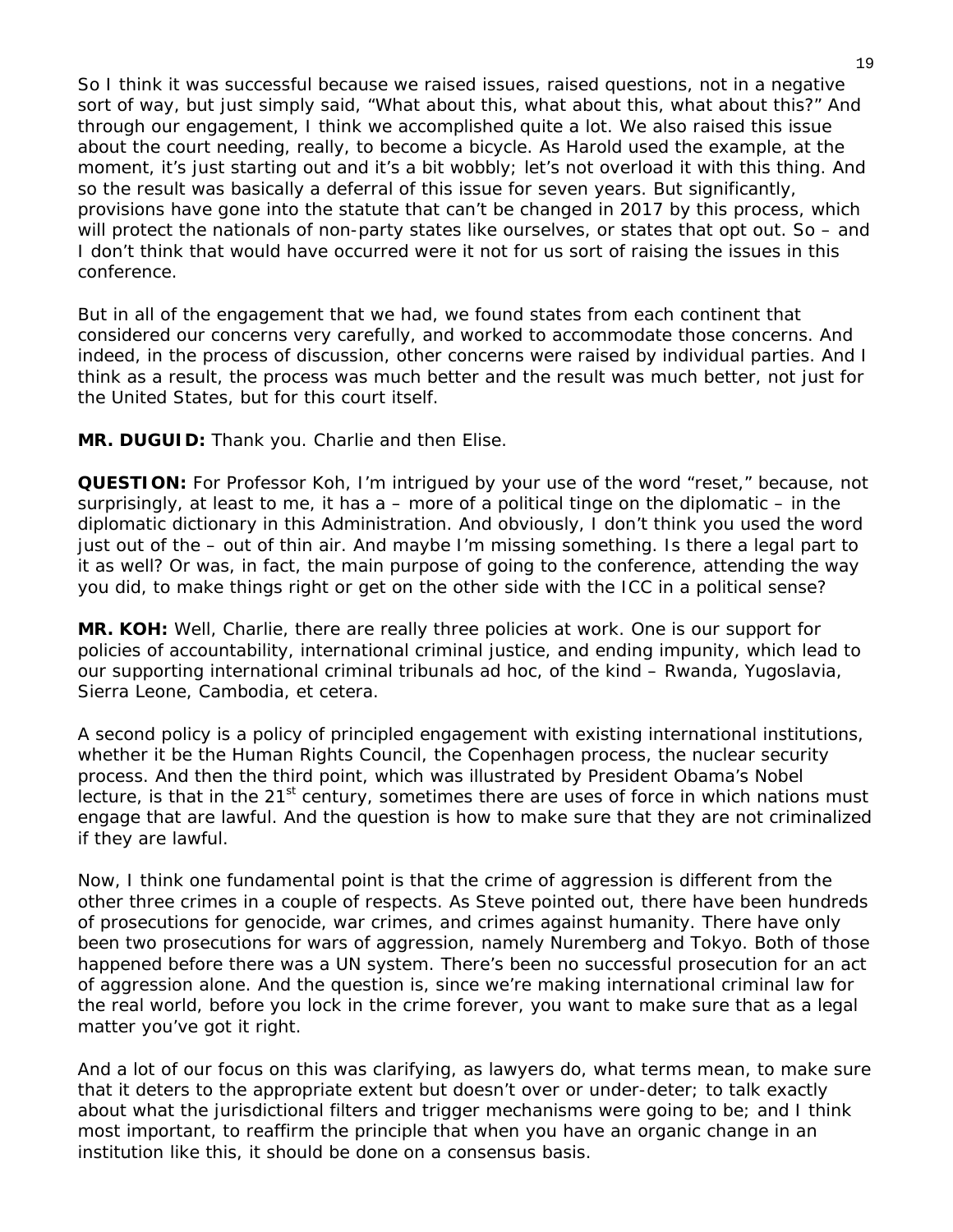The other three crimes were adopted by consensus approaches at Rome. And we thought it was very important that if you're going to add to the criminal array available to this court, it should also be done by unanimity of view by the interested parties.

**MR. DUGUID:** Thank you. Elise.

**QUESTION:** Yes. For either one of you, maybe both – hi.

**AMBASSADOR RAPP:** How are you doing?

**QUESTION:** Nice to see you.

I'm just wondering what the end game is here with this Administration and the court. Are you trying to shape the court in a way that, ultimately, you can perhaps consider becoming a signatory to the court? Or are you just concerned necessarily about other crimes that you see and the way that they should be prosecuted to make sure that international justice is upheld?

Because I just – I do – it is kind of curious that an administration would become so engaged in shaping the kind of format of a court that it's not a signatory to. And what gives us the moral authority to do that if we're not becoming a signatory to the court? And in addition, are you conditioning any kind of future U.S. assistance with the court on some of the objectives that you proposed at the conference?

**MR. KOH:** Well, first of all, the other countries all wanted us to engage. Their recognition, as a historical matter, as international institutions and courts with which the United States is not involved tend not to be as effective. Secondly, they noticed that all of the ad hoc tribunals – the Yugoslav and Rwanda tribunal, the Cambodia tribunal – have been more successful by virtue of deep U.S. engagement.

Third, the other strategies that have been used, either isolation from the court or hostility from the court, appear to be non-starters. You have now a court that exists, it's functioning, it's hearing cases, and needs help. And it needs people who are both going to criticize things that it does that are less well thought through and to try to suggest directions in which it can go.

I don't think we're talking so much about an end game as we are talking about a process, the default --

**QUESTION:** A process by which eventually you hope that you can join?

**MR. KOH:** I think our basic conviction is a strategy of engagement is good for the court and good for U.S. interests. We might as well start that process and make a serious effort at it, which is what we did. And as I said, the reaction was favorable. On the last day, they said, "We're delighted to see a situation in which the U.S. is part of the solution for the court and not part of the problem."

**AMBASSADOR RAPP:** I mean, it's clear that joining the court is not on the table, as far as a U.S. decision at this time. But as you know, the United States takes a very long time to adopt international conventions and treaties, and sometimes doesn't. I mean, it took us 40 years to ratify the Genocide Convention.

I think what we're looking at here is how this court develops. We want to see it develop responsibly, to focus on crimes that involve truly massive intentional attacks on civilians,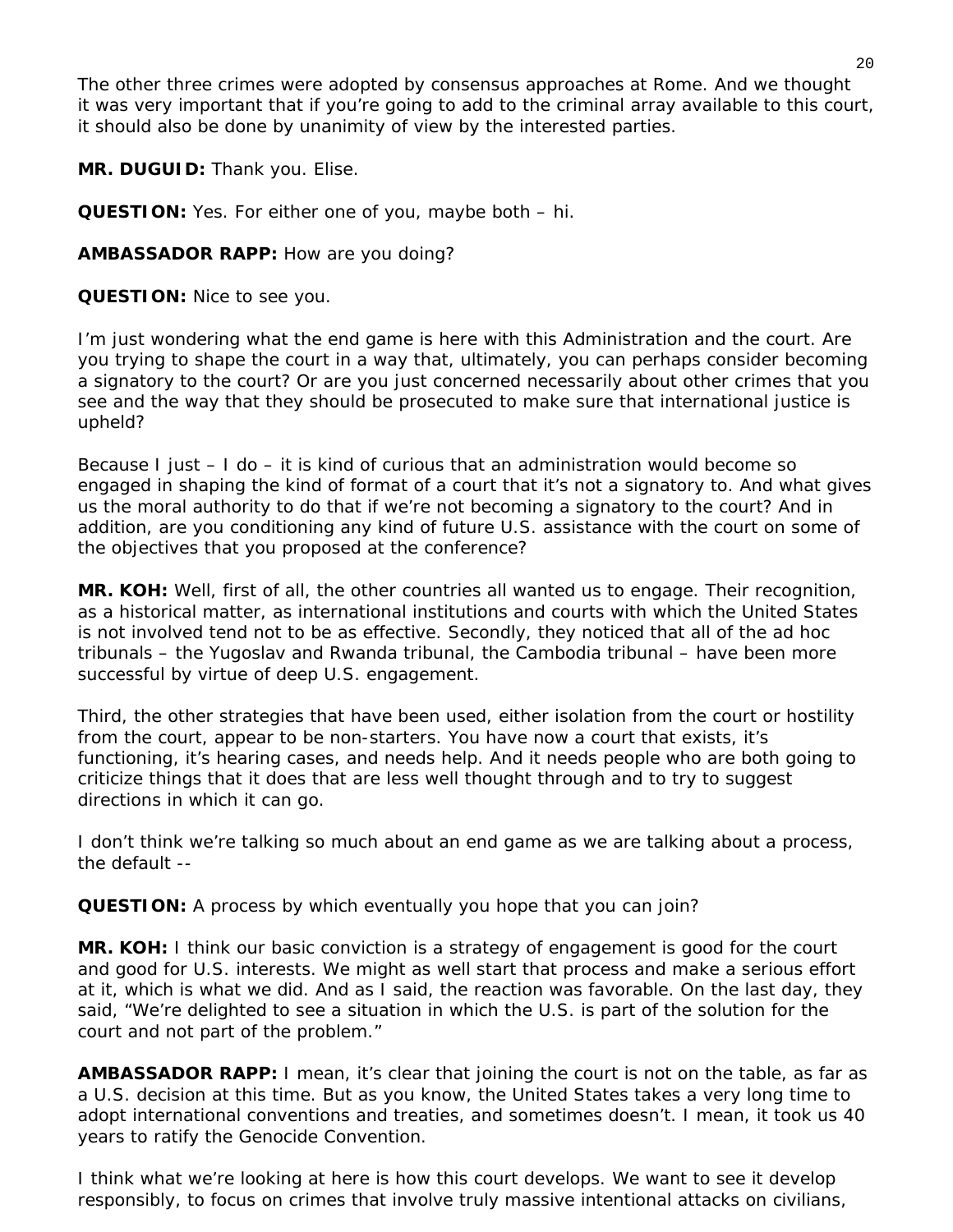both in terms of the decisions made by its prosecutor on where to open investigations and also by its chambers, its trial chambers that have to decide whether, sometimes, to authorize those investigations or to issue arrest warrants.

And I think over time, there's a possibility that we may gain confidence in this institution and that would enable us to move forward. And who knows what the future may hold? But at this time, we recognize that this institution is the international court where justice will be delivered if it can't be delivered at the national or the regional level, that the United Nations is not going to step up and establish a Rwanda or Yugoslavia court and spend a hundred million or more a year on a court, as they have with those, when 111 countries are duespaying members to this one.

And so this is where accountability is to be delivered. It's also recognized, as we've seen with Darfur, that the UN Security Council, of which we're a permanent member, has the ability to send cases to it involving not just the 111 countries but all 192. And so it's a tool in the international toolbox, so to speak, for achieving accountability instead of establishing a separate, one-off institution.

So, if for nothing else, because of that role, but also because we're so committed to achieving accountability for these cases and fulfilling the promise that we've made to victims when we went and convicted Jean Kambanda, the prime minister of Rwanda, for genocide, or brought Milosevic to trial or Charles Taylor to trial, there's been an expectation created that when people of whatever level commit mass atrocities against the innocent, there's going to be accountability. And we think that's appropriate. We want it done. We want it done fairly. We want it done effectively. And the ICC wants us to assist and to the extent it's consistent with our law and we do have some laws that we have to be careful about observing that are a little different in this area than they are with other courts. We want to go forward on this, and that's something that we'll be doing in the next several years and perhaps that will build an engagement and a confidence that will allow us to go further.

**MR. DUGUID:** Thank you. I believe we have time for one more question. Farah, please.

**QUESTION:** I was hoping you could tell us a little bit more about the discussions surrounding Sudan and the effectiveness – I mean, a lot of people watched with dismay and don't feel like the court has been positive – has gotten positive outcomes for people there. And I was hoping you could tell us a little bit more about the discussions there.

And my second question is about – you've talked a lot about strengthening national justice systems, and there's an awful lot of people who say, okay, the ICTR is the last time we're ever going to have the international community coming in and imposing a – sort of creating a justice system for a country, and more like they believe that we're going to see more like Sierra Leone and Cambodia, which is just assisting a national – I mean, do you feel that that's the future, or do you think that, in fact, there will be – the future really is in these international efforts?

**AMBASSADOR RAPP:** Well, first of all, on the Sudan issue – and Kampala -- it was a good thing that this conference was in Africa and 30 countries in Africa – more than – I think there are about 55 countries in Africa – but a substantial majority are members of the ICC. Uganda itself sent the first case to the ICC, the Kony case, by referral. And there were discussions, particularly in this Peace and Justice Forum, about the interplay of peace and justice, and the Sudan issue was there. But I think the bottom line of the conference is that everyone recognized that when there are cases before the court, states need to cooperate. And I think it strengthened the commitment of the African parties to assist in the cases in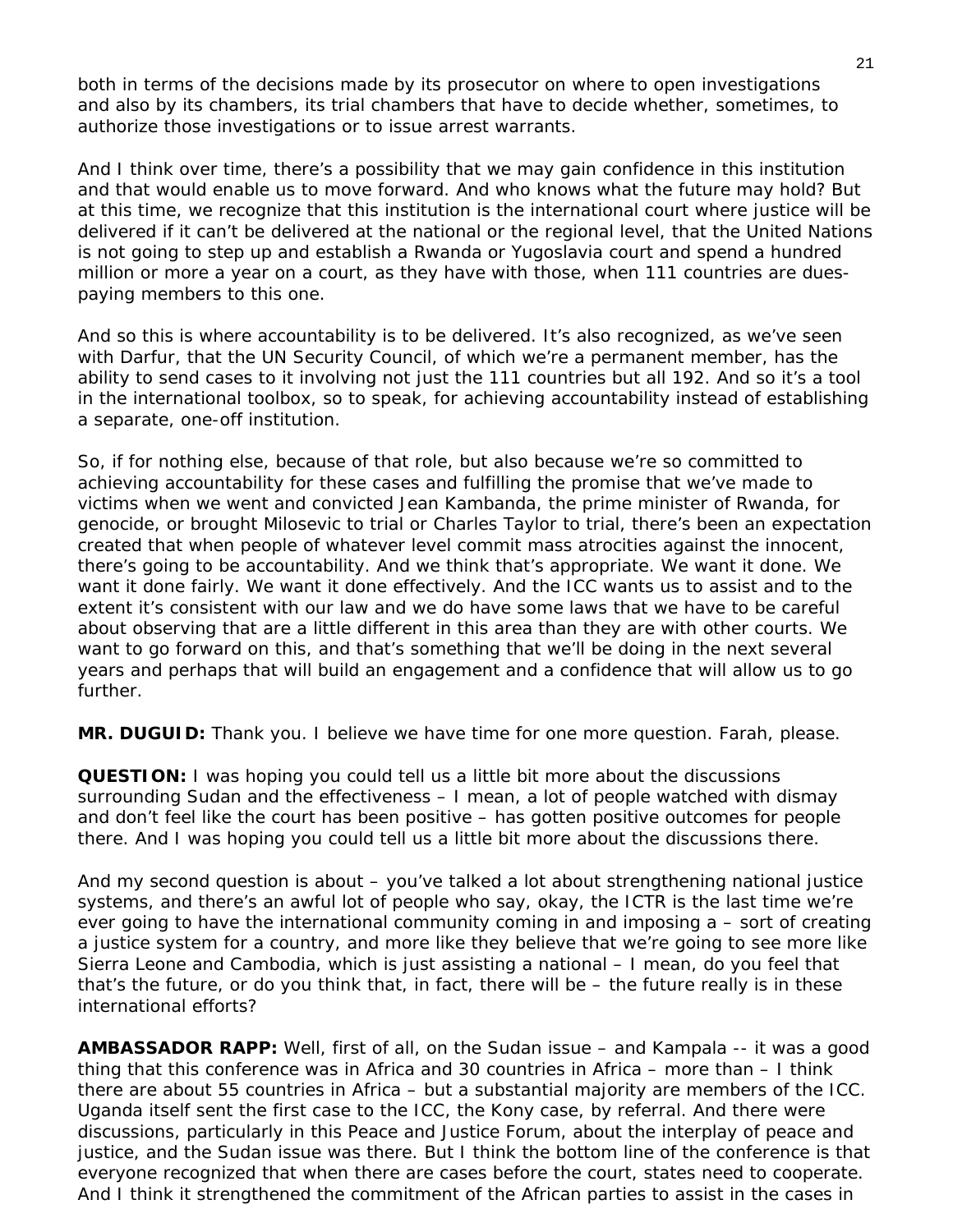Africa and assisted the other countries in their resolve to ensure that arrests are made. So I think it actually was helpful to this challenging aspect of getting cooperation in Sudan.

In regard to the future of international justice, the possibility of ad hoc mixed courts at the national level – I mean, the Sierra Leone is an example of that, though more international than national – but where national judges sit with international judges, where there's international assistance to those courts, I think that remains very much an open possibility in the future. The ICC is never going to be able to prosecute more than three or four cases in each situation, and that – and there may be situations where it's better to have a court close to the people, as we had in Sierra Leone or you have in Cambodia, with international help and assistance to provide the capacity and the independence, rather than send those cases thousands of miles away to The Hague.

And that's consistent with complementarity, consistent with the idea that it's better to do it at the national level. So I think our American interest will be to look for alternatives close to the ground, as we did in Kenya for instance, where we very strongly supported the Waki Commission report and the initiative of former Secretary General Annan that urged there to be a national independent court to deal with the post-election violence and to provide, perhaps, an international prosecutor in that or other international personnel to ensure the independence to give assurance to the victims that they wouldn't – that they'd be properly treated because of some of the ethnic aspects of that conflict.

That's the best approach. Sadly, it didn't happen there. Because it didn't happen, it's gone to the ICC. But I think we'll always be working to try to do it there. And that was part of the message of the sessions on complementarity. There needs to be a continuum from the national level to the international, with the international level only handling a relative handful of cases and hopefully providing an incentive for countries to do it themselves so that it happens at the local level with their own people with assistance rather than thousands of miles administered by people that are unfamiliar with their culture and country.

**MR. DUGUID:** Thank you, Ambassador Rapp. Thank you, Professor Koh. Thank you for joining us, ladies and gentlemen. We'll begin with the daily press briefing shortly. That's all the time we have.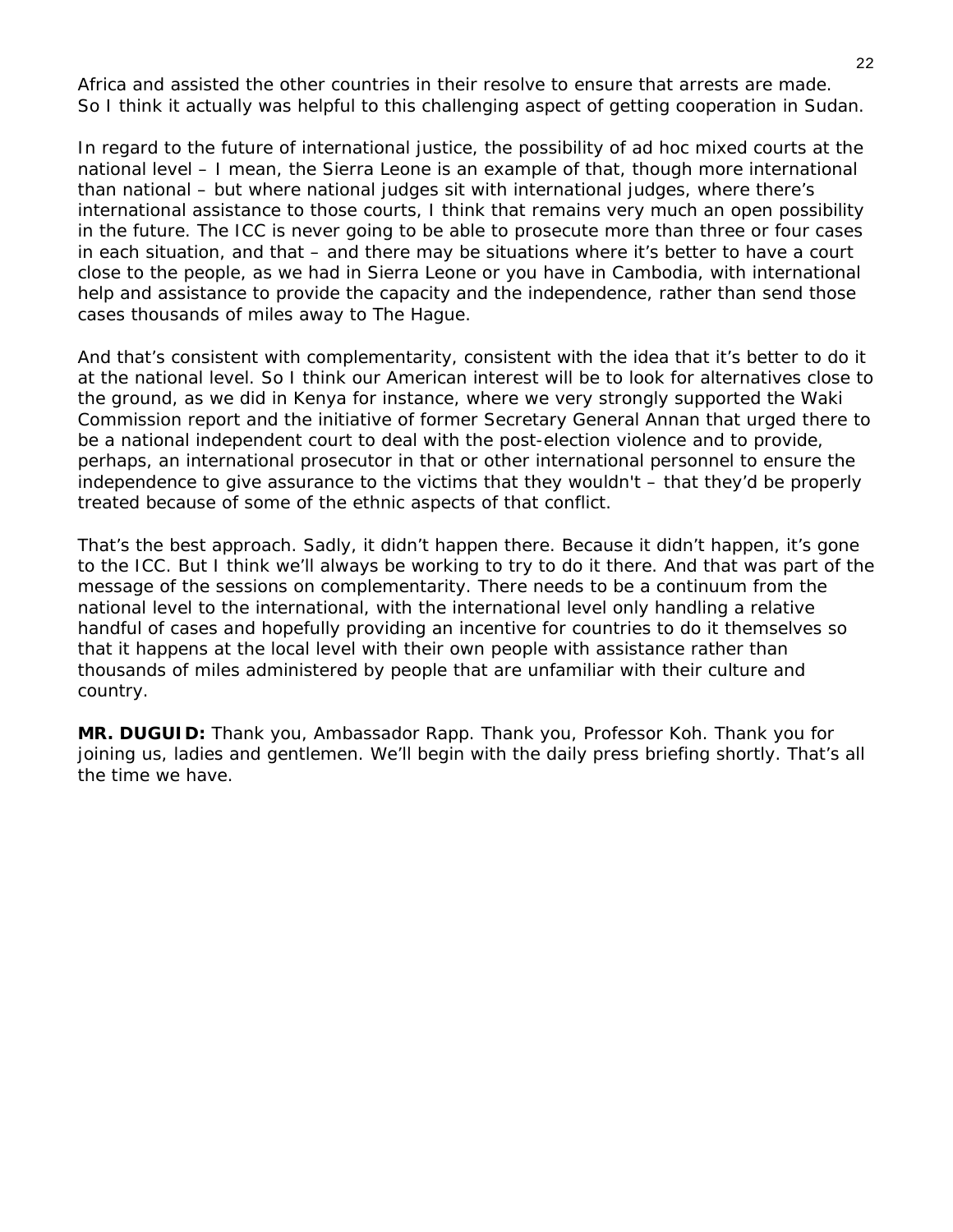# Agence France Presse

Wednesday, 16 June 2010

# **Two Sudan rebel leaders surrender for warcrimes trial**

Two Sudan rebel leaders arrived in The Hague on Wednesday after surrendering to appear before the International Criminal Court on war crimes charges, the court said.

"Abdallah Banda Abakaer Nourain and Saleh Mohammed Jerbo Jamus, both suspected of having committed war crimes in Darfur, Sudan, arrived voluntarily this morning at the International Criminal Court," a statement said.

"Both suspects will stay at the location assigned to them by the court until their first appearance before the chamber" on Thursday morning.

The men face three counts of war crimes allegedly committed in an attack on the Haskanita military base in north Darfur on September 29, 2007, which claimed 12 African Union peacekeepers.